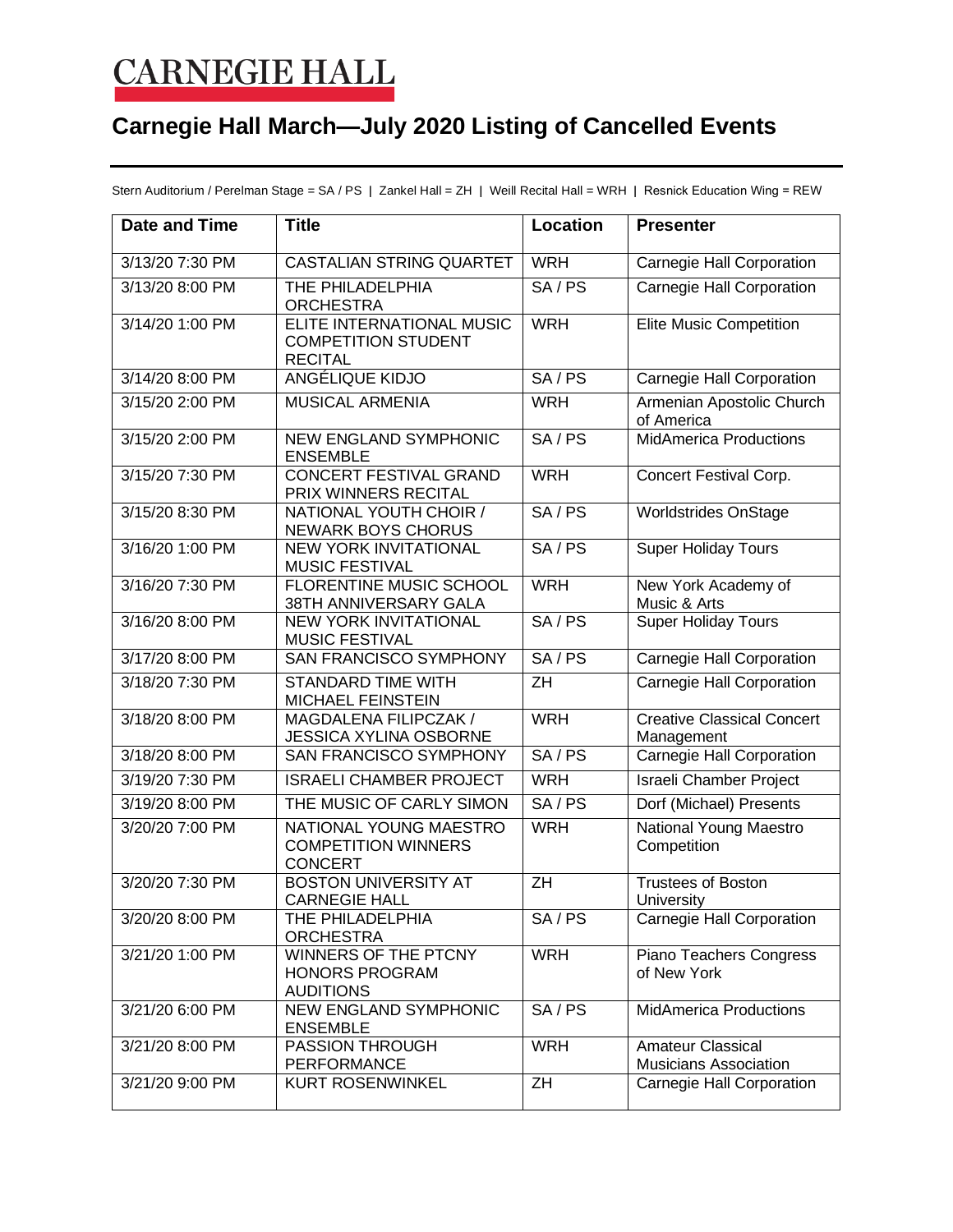| 3/22/20 11:00 AM | MUSIC-FEST 20 RISING             | <b>WRH</b>      | Music-Fest                                                     |
|------------------|----------------------------------|-----------------|----------------------------------------------------------------|
|                  | TALENTS FESTIVAL GRAND           |                 |                                                                |
|                  | PRIX WINNERS' CONCERT            |                 |                                                                |
| 3/22/20 2:00 PM  | <b>GERALD FINLEY / JEAN-YVES</b> | SA/PS           | Carnegie Hall Corporation                                      |
|                  | <b>THIBAUDET</b>                 |                 |                                                                |
| 3/22/20 3:00 PM  | MUSIC-FEST 20 RISING             | <b>WRH</b>      | Music-Fest                                                     |
|                  | TALENTS FESTIVAL GRAND           |                 |                                                                |
|                  |                                  |                 |                                                                |
|                  | PRIX WINNERS' CONCERT            |                 |                                                                |
| 3/22/20 7:00 PM  | MUSIC-FEST 20 RISING             | <b>WRH</b>      | Music-Fest                                                     |
|                  | <b>TALENTS FESTIVAL GRAND</b>    |                 |                                                                |
|                  | PRIX WINNERS' CONCERT            |                 |                                                                |
| 3/22/20 8:30 PM  | <b>NATIONAL YOUTH CHOIR</b>      | SA/PS           | <b>Worldstrides OnStage</b>                                    |
| 3/23/20 9:00 AM  | <b>SYMPHONIC SERIES FOR</b>      | SA/PS           | <b>Manhattan Concert</b>                                       |
|                  | <b>BANDS &amp; ORCHESTRAS</b>    |                 | Productions                                                    |
| 3/23/20 1:00 PM  | <b>SYMPHONIC SERIES FOR</b>      | SA/PS           | <b>Manhattan Concert</b>                                       |
|                  | <b>BANDS &amp; ORCHESTRAS</b>    |                 | Productions                                                    |
| 3/23/20 7:30 PM  | KITT WAKELEY AND THE             | ZH              | Wakeley, Kitt                                                  |
|                  | SYMPHONY OF SINNERS AND          |                 |                                                                |
|                  | <b>SAINTS</b>                    |                 |                                                                |
| 3/23/20 8:00 PM  | <b>MASTERWORK FESTIVAL</b>       | SA/PS           | <b>Manhattan Concert</b>                                       |
|                  |                                  |                 |                                                                |
|                  | <b>CHORUS / NATIONAL</b>         |                 | Productions                                                    |
|                  | <b>FESTIVAL CHORUS</b>           |                 |                                                                |
| 3/24/20 8:00 PM  | MIHAELA BUHAICIUC AND            | <b>WRH</b>      | Legato Arts                                                    |
|                  | <b>GUEST ARTISTS</b>             |                 |                                                                |
| 3/24/20 8:00 PM  | ORCHESTRE SYMPHONIQUE            | SA/PS           | Carnegie Hall Corporation                                      |
|                  | DE MONTRÉAL                      |                 |                                                                |
| 3/25/20 7:30 PM  | THE CROSSING                     | $\overline{ZH}$ | Carnegie Hall Corporation                                      |
| 3/25/20 8:00 PM  | AN EVENING OF MUSIC FOR          | <b>WRH</b>      | Whiteside (Abby)                                               |
|                  | <b>TWO PIANOS, FOUR HANDS</b>    |                 | Foundation                                                     |
| 3/25/20 8:00 PM  | <b>ALEXANDRE KANTOROW</b>        | SA/PS           | Carnegie Hall Corporation                                      |
|                  |                                  |                 |                                                                |
| 3/26/20 8:00 PM  | <b>FESTIVAL CHAMBER MUSIC</b>    | <b>WRH</b>      | <b>Festival Chamber Music</b>                                  |
|                  | <b>CONCERT SERIES</b>            |                 |                                                                |
| 3/26/20 8:00 PM  | THE PHILADELPHIA                 | SA/PS           | Carnegie Hall Corporation                                      |
|                  | <b>ORCHESTRA</b>                 |                 |                                                                |
| 3/27/20 7:30 PM  | PACIFICA QUARTET                 | <b>WRH</b>      | Carnegie Hall Corporation                                      |
| 3/27/20 8:00 PM  | THE NEW YORK POPS                | SA/PS           | Carnegie Hall Corporation                                      |
| 3/28/20 1:00 PM  | ELITE INTERNATIONAL MUSIC        | <b>WRH</b>      | <b>Elite Music Competition</b>                                 |
|                  | <b>COMPETITION STUDENT</b>       |                 |                                                                |
|                  | <b>RECITAL</b>                   |                 |                                                                |
| 3/28/20 7:30 PM  | <b>AMERICAN PROTEGE</b>          | <b>WRH</b>      | American Protégé, Inc.                                         |
|                  | WINNERS RECITAL                  |                 |                                                                |
| 3/28/20 8:00 PM  | <b>MAHLER CHAMBER</b>            | SA/PS           | <b>Carnegie Hall Corporation</b>                               |
|                  | <b>ORCHESTRA / MITSUKO</b>       |                 |                                                                |
|                  | <b>UCHIDA</b>                    |                 |                                                                |
| 3/29/20 2:00 PM  | TOTAL VOCAL WITH DEKE            | SA/PS           |                                                                |
|                  | <b>SHARON</b>                    |                 | <b>Distinguished Concerts</b><br><b>International New York</b> |
|                  |                                  |                 |                                                                |
| 3/29/20 2:00 PM  | THE WIDMANN LECTURES:            | <b>WRH</b>      | Carnegie Hall Corporation                                      |
|                  | <b>THOUGHTS ON BEETHOVEN</b>     |                 |                                                                |
| 3/29/20 7:30 PM  | ELITE INTERNATIONAL MUSIC        | <b>WRH</b>      | <b>Elite Music Competition</b>                                 |
|                  | <b>COMPETITION STUDENT</b>       |                 |                                                                |
|                  | <b>RECITAL</b>                   |                 |                                                                |
| 3/29/20 8:30 PM  | NATIONAL YOUTH CHOIR             | SA/PS           | <b>Worldstrides OnStage</b>                                    |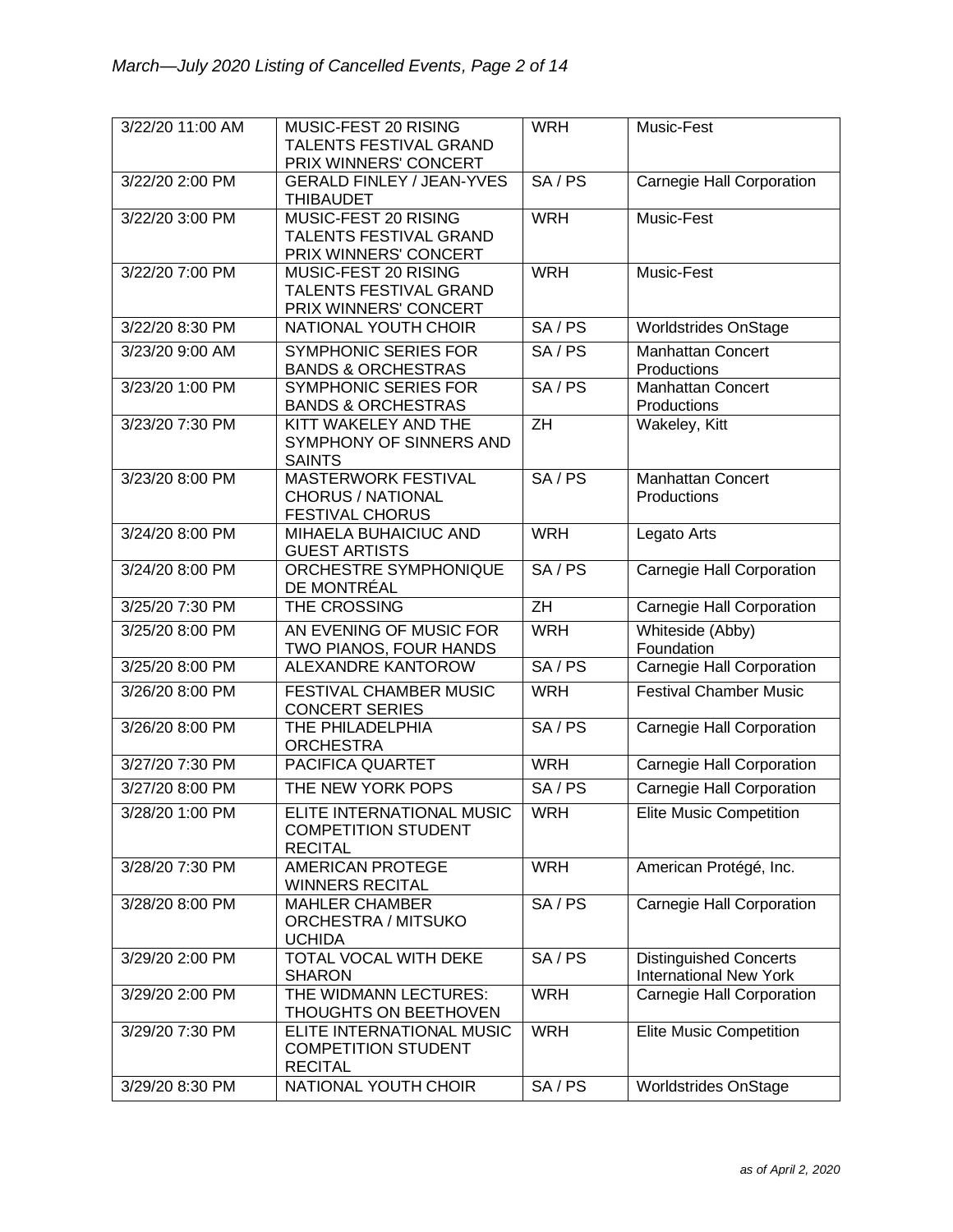| 3/30/20 9:00 AM | PLANO EAST SENIOR HIGH<br><b>BANDS</b>                                                                                                          | SA/PS           | <b>Manhattan Concert</b><br>Productions                        |
|-----------------|-------------------------------------------------------------------------------------------------------------------------------------------------|-----------------|----------------------------------------------------------------|
| 3/30/20 1:00 PM | NATIONAL CHORAL FESTIVAL                                                                                                                        | SA/PS           | <b>Manhattan Concert</b><br>Productions                        |
| 3/30/20 8:00 PM | NATIONAL FESTIVAL<br><b>CHORUS / NATIONAL</b><br><b>CHILDREN'S FESTIVAL</b><br>CHORUS / COLLEGIUM<br>MUSICALE CHAMBER CHOIR                     | SA/PS           | <b>Manhattan Concert</b><br>Productions                        |
| 3/30/20 8:00 PM | RACHEL KYEJUNG PARK                                                                                                                             | <b>WRH</b>      | Legato Arts                                                    |
| 3/31/20 7:30 PM | SONG OF THE REDWOOD-<br>TREE: THE MUSIC OF SUNNY<br><b>KNABLE</b>                                                                               | <b>WRH</b>      | Sunny Knable                                                   |
| 3/31/20 7:30 PM | KRISTIAN BEZUIDENHOUT                                                                                                                           | $\overline{ZH}$ | Carnegie Hall Corporation                                      |
| 3/31/20 8:00 PM | 20 NEW YORK "SOUNDS OF<br>SPRING" FESTIVAL                                                                                                      | SA/PS           | <b>World Projects Corporation</b>                              |
| 4/1/20 7:00 PM  | <b>BEST BANDS, CHOIRS, &amp;</b><br><b>ORCHESTRAS</b>                                                                                           | SA/PS           | Four Winds Tours &<br>Travels, LLC                             |
| 4/1/20 7:30 PM  | <b>JÖRG WIDMANN / TABEA</b><br>ZIMMERMANN / DÉNES<br>VÁRJON                                                                                     | $\overline{ZH}$ | Carnegie Hall Corporation                                      |
| 4/1/20 8:00 PM  | <b>SEAN BOTKIN</b>                                                                                                                              | <b>WRH</b>      | Legato Arts                                                    |
| 4/2/20 7:30 PM  | YALE IN NEW YORK                                                                                                                                | <b>WRH</b>      | Yale University School of<br>Music                             |
| 4/2/20 7:30 PM  | <b>AMERICAN COMPOSERS</b><br><b>ORCHESTRA</b>                                                                                                   | $\overline{ZH}$ | <b>Carnegie Hall Corporation</b>                               |
| 4/2/20 8:00 PM  | <b>SIR ANDRÁS SCHIFF</b>                                                                                                                        | SA/PS           | Carnegie Hall Corporation                                      |
| 4/3/20 4:00 PM  | <b>KRISTIAN BEZUIDENHOUT</b><br><b>MASTER CLASS</b>                                                                                             | <b>REW</b>      | Weill Music Institute                                          |
| 4/3/20 7:30 PM  | DAVÓNE TINES / ADAM<br><b>NIELSEN</b>                                                                                                           | <b>WRH</b>      | Carnegie Hall Corporation                                      |
| 4/3/20 8:00 PM  | THE PHILADELPHIA<br><b>ORCHESTRA</b>                                                                                                            | SA/PS           | Carnegie Hall Corporation                                      |
| 4/4/20 11:00 AM | FOR TEENS: STUDIO 57 LIVE<br>WITH SOUL SCIENCE LAB                                                                                              | <b>REW</b>      | <b>Weill Music Institute</b>                                   |
| 4/4/20 2:00 PM  | BEETHOVEN DISCOVERY DAY                                                                                                                         | <b>WRH</b>      | Carnegie Hall Corporation                                      |
| 4/4/20 4:00 PM  | REMEMBERING PETER<br><b>SERKIN</b>                                                                                                              | ZH              | Kirshbaum Associates Inc.                                      |
| 4/4/20 8:00 PM  | <b>ATLANTA SYMPHONY</b><br><b>ORCHESTRA</b>                                                                                                     | SA/PS           | <b>Carnegie Hall Corporation</b>                               |
| 4/5/20 2:00 PM  | <b>ALARIA CHAMBER ENSEMBLE</b>                                                                                                                  | <b>WRH</b>      | Alaria Chamber Ensemble                                        |
| 4/5/20 2:00 PM  | SIR ANDRÁS SCHIFF                                                                                                                               | SA/PS           | Carnegie Hall Corporation                                      |
| 4/5/20 7:00 PM  | ALL TOGETHER: SONGS FOR<br><b>JOY</b>                                                                                                           | ZH              | <b>Weill Music Institute</b>                                   |
| 4/5/20 7:30 PM  | <b>CONCERT FESTIVAL GRAND</b><br>PRIX WINNERS RECITAL                                                                                           | <b>WRH</b>      | Concert Festival Corp.                                         |
| 4/5/20 8:30 PM  | SOUNDS OF A NEW<br><b>GENERATION: MUSIC FOR</b><br><b>WOMEN'S CHOIR AND</b><br>TREBLE VOICES / FEATURING<br>DIAMOND BAR WIND<br><b>ENSEMBLE</b> | SA/PS           | <b>Distinguished Concerts</b><br><b>International New York</b> |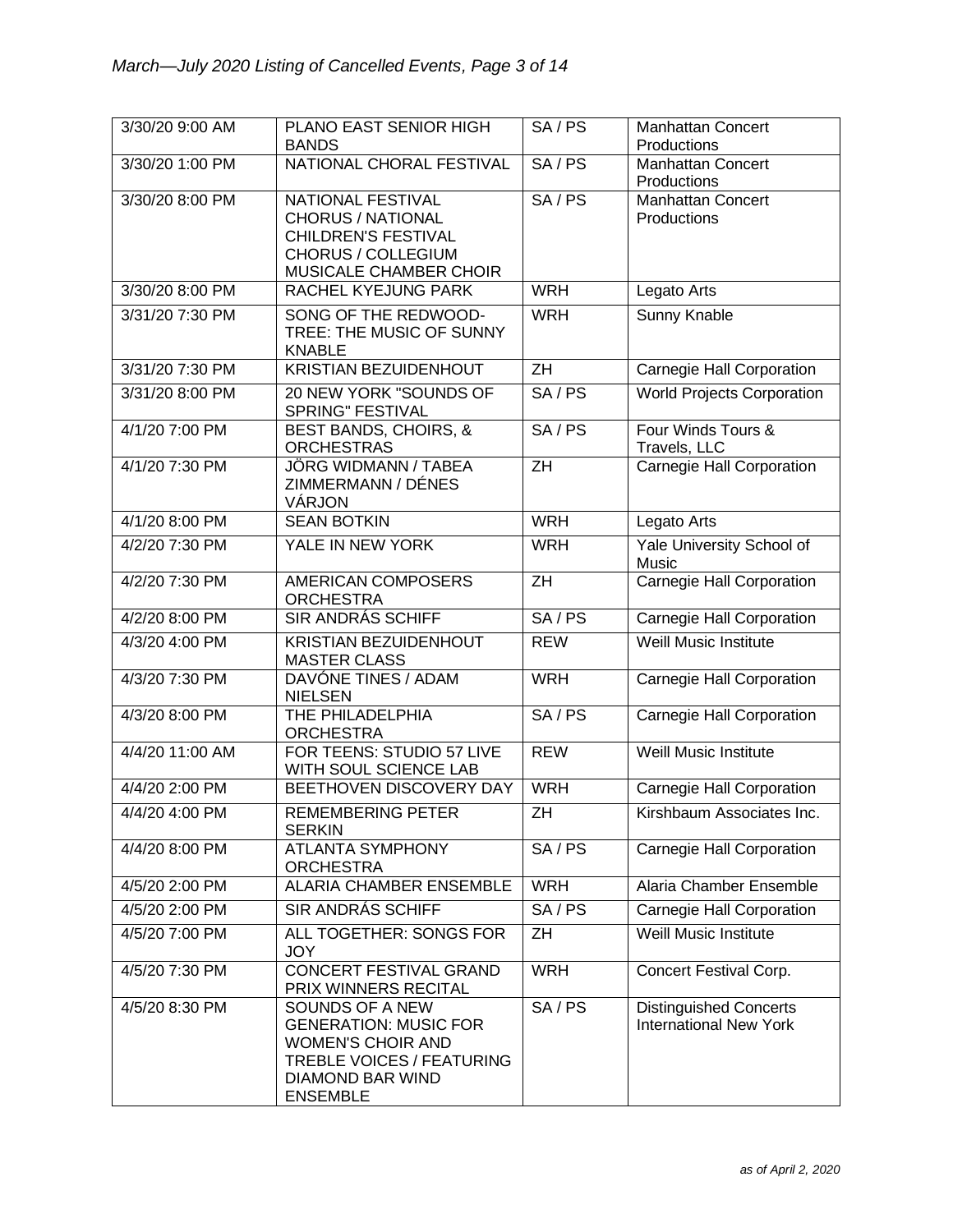| 4/6/20 9:00 AM   | SYMPHONIC SERIES FOR<br><b>BANDS &amp; ORCHESTRAS</b>                            | SA/PS      | <b>Manhattan Concert</b><br>Productions                     |
|------------------|----------------------------------------------------------------------------------|------------|-------------------------------------------------------------|
| 4/6/20 1:00 PM   | SYMPHONIC SERIES FOR<br><b>BANDS &amp; ORCHESTRAS</b>                            | SA/PS      | <b>Manhattan Concert</b><br>Productions                     |
| 4/6/20 4:00 PM   | JOYCE DIDONATO MASTER<br><b>CLASS</b>                                            | <b>REW</b> | <b>Weill Music Institute</b>                                |
| 4/6/20 7:30 PM   | <b>ENSEMBLE CONNECT</b>                                                          | <b>WRH</b> | Carnegie Hall Corporation                                   |
| 4/6/20 8:00 PM   | <b>MASTERWORK FESTIVAL</b><br><b>CHORUS / NATIONAL</b><br><b>FESTIVAL CHORUS</b> | SA/PS      | <b>Manhattan Concert</b><br>Productions                     |
| 4/7/20 4:00 PM   | JOYCE DIDONATO MASTER<br><b>CLASS</b>                                            | <b>REW</b> | Weill Music Institute                                       |
| 4/7/20 8:00 PM   | <b>MALTA PHILHARMONIC</b><br><b>ORCHESTRA TRIO</b>                               | <b>WRH</b> | Parma Recordings                                            |
| 4/7/20 8:00 PM   | <b>MITSUKO UCHIDA</b>                                                            | SA/PS      | Carnegie Hall Corporation                                   |
| 4/8/20 4:00 PM   | <b>JOYCE DIDONATO MASTER</b><br><b>CLASS</b>                                     | <b>REW</b> | <b>Weill Music Institute</b>                                |
| 4/8/20 7:30 PM   | <b>NEW YORK SPRING</b><br><b>CHAMBER MUSIC CONCERT</b>                           | <b>WRH</b> | JH ART CORPORATION                                          |
| 4/9/20 8:00 PM   | RAPHAEL FEUILLÂTRE                                                               | <b>WRH</b> | Guitar Foundation of<br>America                             |
| 4/9/20 8:00 PM   | <b>NEW YORK INVITATIONAL</b><br><b>MUSIC FESTIVAL</b>                            | SA/PS      | <b>Super Holiday Tours</b>                                  |
| 4/10/20 9:30 AM  | <b>NATIONAL BAND &amp;</b><br><b>ORCHESTRA FESTIVAL</b>                          | SA/PS      | Worldstrides OnStage                                        |
| 4/10/20 2:30 PM  | <b>NATIONAL BAND &amp;</b><br><b>ORCHESTRA FESTIVAL</b>                          | SA/PS      | <b>Worldstrides OnStage</b>                                 |
| 4/10/20 7:30 PM  | <b>AMERICAN PROTEGE</b><br><b>WINNERS RECITAL</b>                                | <b>WRH</b> | American Protégé, Inc.                                      |
| 4/10/20 7:30 PM  | <b>NATIONAL BAND &amp;</b><br>ORCHESTRA FESTIVAL                                 | SA/PS      | <b>Worldstrides OnStage</b>                                 |
| 4/11/20 9:30 AM  | <b>NATIONAL BAND &amp;</b><br>ORCHESTRA FESTIVAL                                 | SA/PS      | <b>Worldstrides OnStage</b>                                 |
| 4/11/20 11:30 AM | NEPMTA HONORS RECITAL                                                            | <b>WRH</b> | Northeast Pennsylvania<br><b>Music Teachers Association</b> |
| 4/11/20 2:30 PM  | <b>NATIONAL BAND &amp;</b><br>ORCHESTRA FESTIVAL                                 | SA/PS      | <b>Worldstrides OnStage</b>                                 |
| 4/11/20 3:30 PM  | NEPMTA HONORS RECITAL                                                            | <b>WRH</b> | Northeast Pennsylvania<br>Music Teachers Association        |
| 4/11/20 7:30 PM  | <b>NATIONAL BAND &amp;</b><br>ORCHESTRA FESTIVAL                                 | SA/PS      | <b>Worldstrides OnStage</b>                                 |
| 4/12/20 11:30 AM | <b>AMERICAN PROTEGE</b><br><b>WINNERS RECITAL</b>                                | <b>WRH</b> | American Protégé, Inc.                                      |
| 4/12/20 1:00 PM  | NEW ENGLAND SYMPHONIC<br><b>ENSEMBLE</b>                                         | SA/PS      | <b>MidAmerica Productions</b>                               |
| 4/12/20 3:30 PM  | <b>AMERICAN PROTEGE</b><br><b>WINNERS RECITAL</b>                                | <b>WRH</b> | American Protégé, Inc.                                      |
| 4/12/20 7:30 PM  | <b>AMERICAN PROTEGE</b><br><b>WINNERS RECITAL</b>                                | <b>WRH</b> | American Protégé, Inc.                                      |
| 4/12/20 8:30 PM  | <b>WESTLAKE VILLAGE</b><br>CONCERT BAND, JAZZ BAND,<br>AND ORCHESTRA             | SA/PS      | <b>World Projects Corporation</b>                           |
| 4/13/20 7:30 PM  | <b>MASON GROSS CHAMBER</b><br><b>MUSIC PLAYERS</b>                               | <b>WRH</b> | Rutgers, The State<br>University of New Jersey              |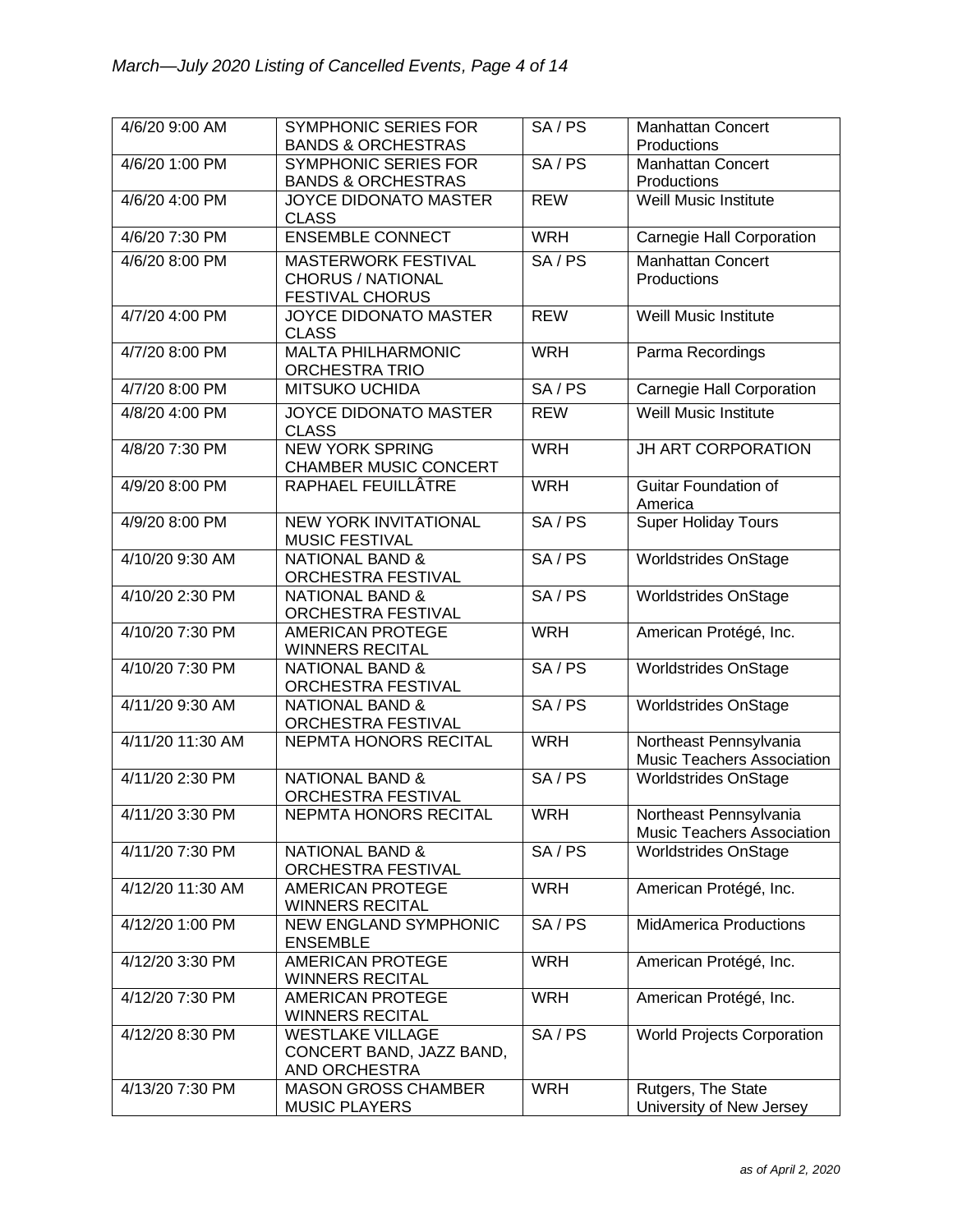| 4/13/20 7:30 PM  | JOYCE DIDONATO AND<br><b>FRIENDS</b>                                                                                 | ZH              | Carnegie Hall Corporation                                        |
|------------------|----------------------------------------------------------------------------------------------------------------------|-----------------|------------------------------------------------------------------|
| 4/14/20 7:30 PM  | <b>MITYA NILOV</b>                                                                                                   | <b>WRH</b>      | <b>Concert Artists Guild</b>                                     |
| 4/14/20 8:00 PM  | <b>BOSTON SYMPHONY</b><br><b>ORCHESTRA</b>                                                                           | SA/PS           | Carnegie Hall Corporation                                        |
| 4/15/20 8:00 PM  | <b>LYNELLE JAMES</b>                                                                                                 | <b>WRH</b>      | James, Lynelle                                                   |
| 4/15/20 8:00 PM  | <b>BOSTON SYMPHONY</b><br><b>ORCHESTRA</b>                                                                           | SA/PS           | <b>Carnegie Hall Corporation</b>                                 |
| 4/16/20 7:30 PM  | SOUND UNDERSTANDING 20                                                                                               | <b>WRH</b>      | <b>DAAD</b>                                                      |
| 4/16/20 7:30 PM  | <b>MAX RAABE &amp; PALAST</b><br><b>ORCHESTER</b>                                                                    | SA/PS           | Metropolitan Entertainment<br>Consultants                        |
| 4/17/20 7:30 PM  | QUATUOR ÉBÈNE                                                                                                        | $\overline{ZH}$ | <b>Carnegie Hall Corporation</b>                                 |
| 4/17/20 8:00 PM  | <b>COMPOSER ROBERT</b><br>PATERSON 50TH BIRTHDAY<br><b>CELEBRATION AND ALBUM</b><br><b>RELEASE</b>                   | <b>WRH</b>      | American Modern<br>Ensemble                                      |
| 4/17/20 8:00 PM  | <b>HARMONIC CONVERGENCE</b><br><b>CONCERT</b>                                                                        | SA/PS           | Choirs of America                                                |
| 4/18/20 1:30 PM  | <b>LYNDON WOODSIDE</b><br><b>ORATORIO SOLO</b><br><b>COMPETITION FINALS</b>                                          | <b>WRH</b>      | Oratorio Society of New<br>York                                  |
| 4/18/20 2:00 PM  | SPRING INSTRUMENTAL<br><b>MUSIC FESTIVAL</b>                                                                         | SA/PS           | <b>Worldstrides OnStage</b>                                      |
| 4/18/20 7:30 PM  | <b>AMERICAN PROTEGE</b><br><b>WINNERS RECITAL</b>                                                                    | <b>WRH</b>      | American Protégé, Inc.                                           |
| 4/18/20 7:30 PM  | <b>QUATUOR ÉBÈNE</b>                                                                                                 | $\overline{ZH}$ | <b>Carnegie Hall Corporation</b>                                 |
| 4/18/20 8:30 PM  | NATIONAL YOUTH CHOIR /<br>SPRING INSTRUMENTAL<br><b>MUSIC FESTIVAL</b>                                               | SA/PS           | <b>Worldstrides OnStage</b>                                      |
| 4/19/20 12:00 PM | <b>SPRING FAMILY DAY</b>                                                                                             | <b>REW</b>      | Weill Music Institute                                            |
| 4/19/20 1:00 PM  | <b>WINNERS OF THE</b><br><b>INTERNATIONAL YOUNG</b><br><b>GIFTED MUSICIANS FESTIVAL</b><br>"THE PASSION OF MUSIC 20" | <b>WRH</b>      | American Assoc. for<br>Development of the Gifted<br>and Talented |
| 4/19/20 2:00 PM  | THE MUSIC OF ORFF AND<br><b>ARNESEN</b>                                                                              | SA/PS           | <b>Distinguished Concerts</b><br><b>International New York</b>   |
| 4/19/20 3:00 PM  | <b>QUATUOR ÉBÈNE</b>                                                                                                 | ZH              | Carnegie Hall Corporation                                        |
| 4/19/20 7:30 PM  | ELITE INTERNATIONAL MUSIC<br><b>COMPETITION STUDENT</b><br><b>RECITAL</b>                                            | <b>WRH</b>      | <b>Elite Music Competition</b>                                   |
| 4/19/20 8:30 PM  | THE NATIONAL CONCERT<br><b>CHORUS / THE NATIONAL</b><br><b>CONCERT ORCHESTRA</b>                                     | SA/PS           | <b>National Concerts</b>                                         |
| 4/20/20 10:00 AM | OTOYOTOY!                                                                                                            | <b>REW</b>      | Weill Music Institute                                            |
| 4/20/20 11:30 AM | ΟΤΟΥΟΤΟΥ!                                                                                                            | <b>REW</b>      | Weill Music Institute                                            |
| 4/20/20 7:30 PM  | THE ANNUAL ABC GALA                                                                                                  | <b>WRH</b>      | Alexander & Buono<br>International                               |
| 4/20/20 8:00 PM  | <b>MASTERWORK FESTIVAL</b><br><b>CHORUS / NATIONAL</b><br><b>FESTIVAL CHORUS</b>                                     | SA/PS           | <b>Manhattan Concert</b><br>Productions                          |
| 4/21/20 10:00 AM | <b>OTOYOTOY!</b>                                                                                                     | <b>REW</b>      | Weill Music Institute                                            |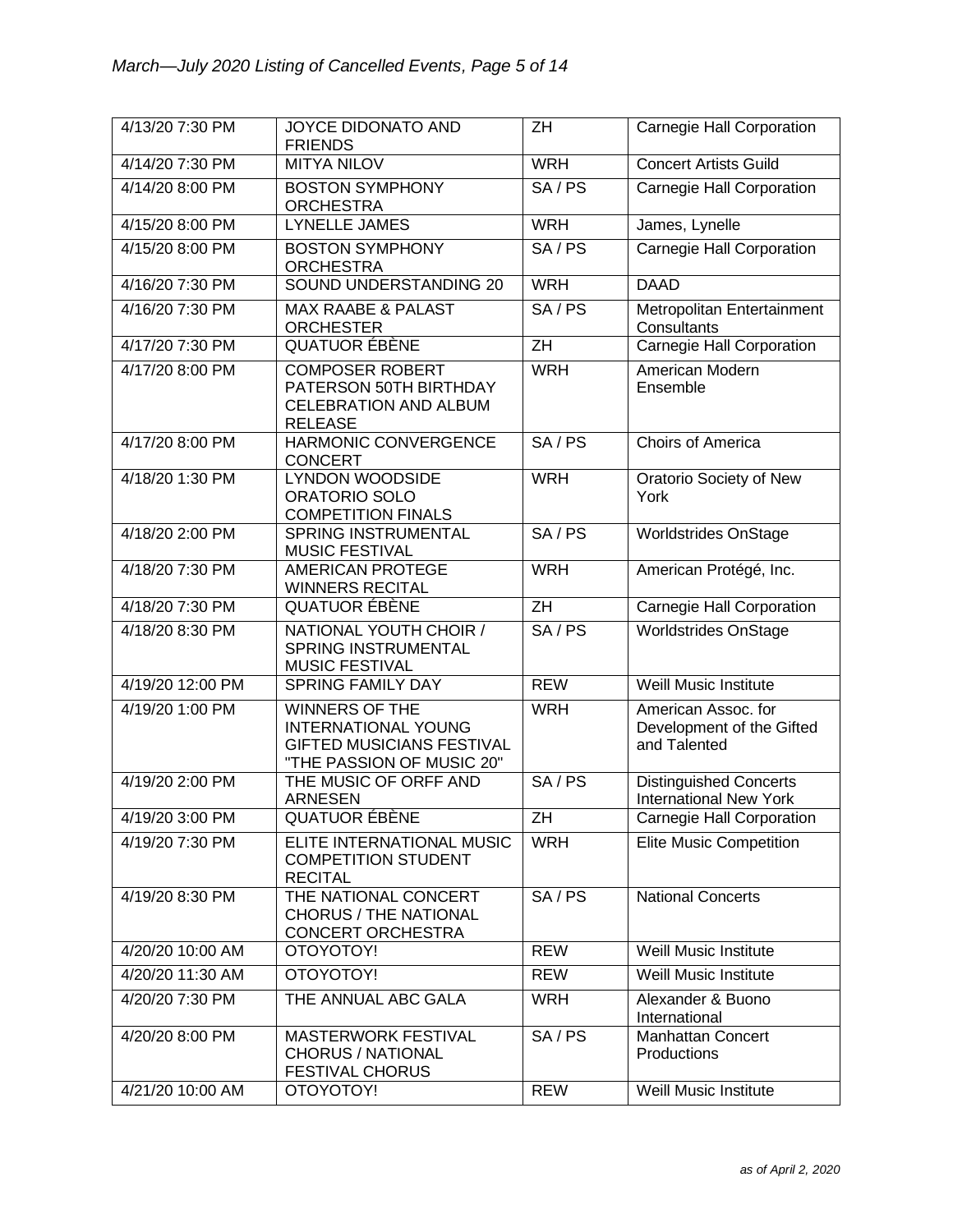| 4/21/20 11:30 AM | OTOYOTOY!                                                                                 | <b>REW</b>      | Weill Music Institute                                          |
|------------------|-------------------------------------------------------------------------------------------|-----------------|----------------------------------------------------------------|
| 4/21/20 8:00 PM  | <b>COLUMBIA PLAYERS</b>                                                                   | <b>WRH</b>      | <b>Columbia University</b>                                     |
| 4/21/20 8:00 PM  | <b>YEFIM BRONFMAN</b>                                                                     | SA/PS           | <b>Carnegie Hall Corporation</b>                               |
| 4/22/20 10:00 AM | ΟΤΟΥΟΤΟΥ!                                                                                 | <b>REW</b>      | Weill Music Institute                                          |
| 4/22/20 11:30 AM | ΟΤΟΥΟΤΟΥ!                                                                                 | <b>REW</b>      | Weill Music Institute                                          |
| 4/22/20 1:00 PM  | 20 NEW YORK<br><b>INTERNATIONAL MUSIC</b><br><b>FESTIVAL</b>                              | SA/PS           | <b>World Projects Corporation</b>                              |
| 4/22/20 8:00 PM  | 20 NEW YORK<br><b>INTERNATIONAL MUSIC</b><br><b>FESTIVAL</b>                              | SA/PS           | <b>World Projects Corporation</b>                              |
| 4/22/20 8:00 PM  | THE INDIE COLLABORATIVE<br>CELEBRATING EARTH DAY                                          | <b>WRH</b>      | The Indie Collaborative                                        |
| 4/23/20 10:00 AM | ΟΤΟΥΟΤΟΥ!                                                                                 | <b>REW</b>      | Weill Music Institute                                          |
| 4/23/20 11:30 AM | ΟΤΟΥΟΤΟΥ!                                                                                 | <b>REW</b>      | Weill Music Institute                                          |
| 4/23/20 7:30 PM  | <b>TOSCA OPDAM</b>                                                                        | ZH              | <b>Frederick Brown</b>                                         |
| 4/23/20 7:30 PM  | VAN KUIJK QUARTET                                                                         | <b>WRH</b>      | Carnegie Hall Corporation                                      |
| 4/23/20 8:00 PM  | <b>RENÉE FLEMING / EVGENY</b><br><b>KISSIN</b>                                            | SA/PS           | <b>Carnegie Hall Corporation</b>                               |
| 4/24/20 10:00 AM | ΟΤΟΥΟΤΟΥ!                                                                                 | <b>REW</b>      | Weill Music Institute                                          |
| 4/24/20 11:30 AM | ΟΤΟΥΟΤΟΥ!                                                                                 | <b>REW</b>      | Weill Music Institute                                          |
| 4/24/20 6:00 PM  | <b>HARMONIC CONVERGENCE</b><br><b>CONCERT</b>                                             | SA/PS           | Choirs of America                                              |
| 4/24/20 8:00 PM  | <b>INTERHARMONY CONCERT</b><br><b>SERIES</b>                                              | <b>WRH</b>      | InterHarmony International<br><b>Music Festival</b>            |
| 4/24/20 9:00 PM  | <b>CEDRIC BURNSIDE / MOLLY</b><br><b>TUTTLE</b>                                           | ZH              | Carnegie Hall Corporation                                      |
| 4/25/20 11:00 AM | FOR TEENS: STUDIO 57                                                                      | <b>REW</b>      | Weill Music Institute                                          |
| 4/25/20 11:30 AM | <b>GOLDEN KEY MUSIC</b><br>FESTIVAL 20                                                    | <b>WRH</b>      | Golden Key Music Festival                                      |
| 4/25/20 3:30 PM  | <b>GOLDEN KEY MUSIC</b><br>FESTIVAL 20                                                    | <b>WRH</b>      | Golden Key Music Festival                                      |
| 4/25/20 6:00 PM  | <b>NEW ENGLAND SYMPHONIC</b><br><b>ENSEMBLE</b>                                           | SA/PS           | <b>MidAmerica Productions</b>                                  |
| 4/25/20 7:30 PM  | <b>GOLDEN KEY MUSIC</b><br>FESTIVAL 20                                                    | <b>WRH</b>      | <b>Golden Key Music Festival</b>                               |
| 4/25/20 9:00 PM  | THEO CROKER & BIG<br><b>BROTHER</b>                                                       | ZH              | Carnegie Hall Corporation                                      |
| 4/26/20 1:00 PM  | <b>INTERNATIONAL YOUNG</b><br><b>ARTISTS COMPETITION</b><br><b>GRAND WINNERS' CONCERT</b> | <b>WRH</b>      | Natl League of Performing<br>Arts                              |
| 4/26/20 2:00 PM  | <b>VOCAL COLORS</b>                                                                       | SA/PS           | <b>Distinguished Concerts</b><br><b>International New York</b> |
| 4/26/20 3:00 PM  | LES VIOLONS DU ROY                                                                        | $\overline{ZH}$ | Carnegie Hall Corporation                                      |
| 4/26/20 5:30 PM  | <b>INTERNATIONAL YOUNG</b><br><b>ARTISTS COMPETITION GOLD</b><br><b>WINNERS' CONCERT</b>  | <b>WRH</b>      | Natl League of Performing<br>Arts                              |
| 4/27/20 7:00 PM  | THE NEW YORK POPS 37TH<br><b>BIRTHDAY GALA</b>                                            | SA/PS           | New York Pops                                                  |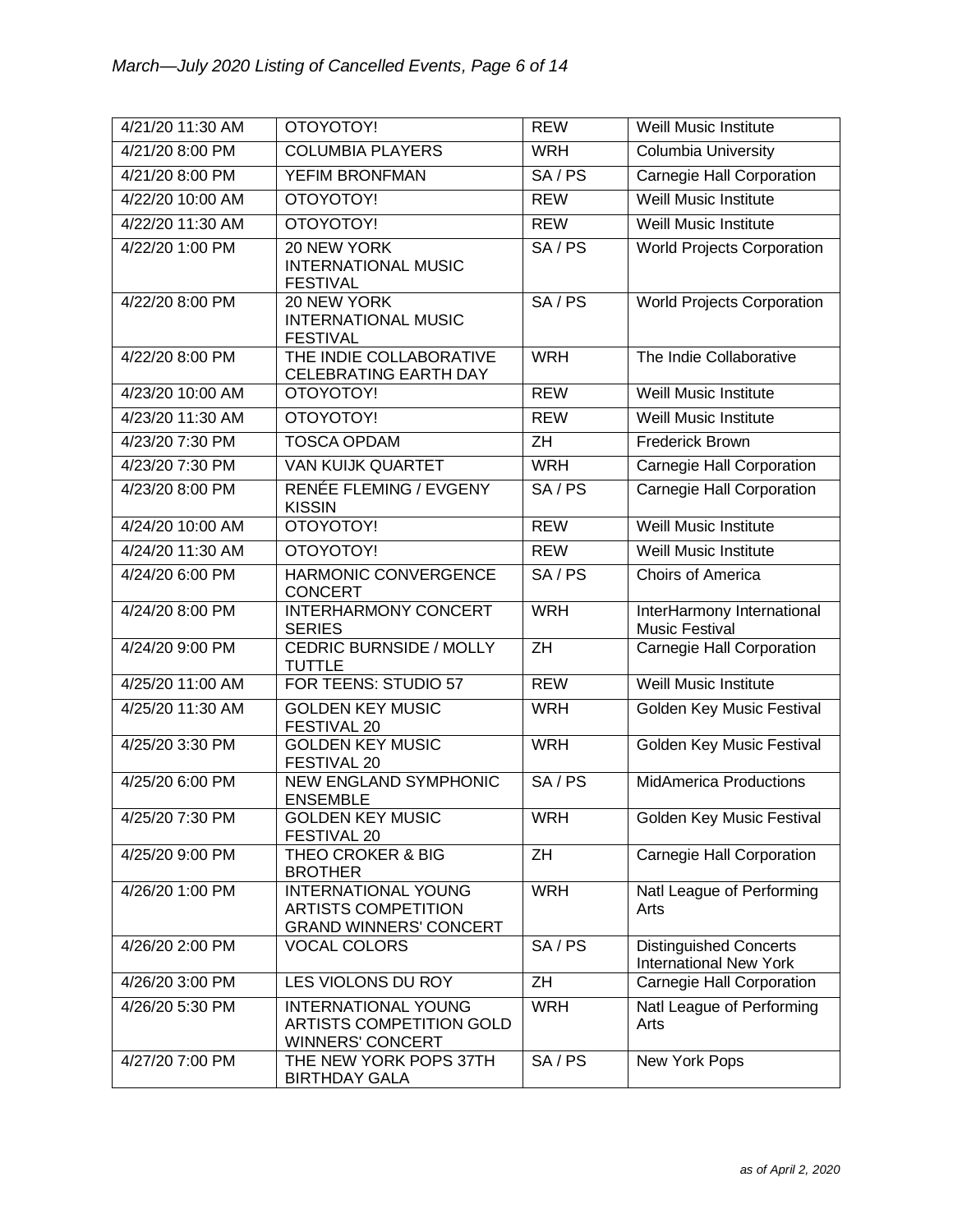| 4/27/20 7:30 PM | <b>NEW YORK CONCERTI</b>                                                                                 | <b>WRH</b>      | <b>New York Concerti</b>                          |
|-----------------|----------------------------------------------------------------------------------------------------------|-----------------|---------------------------------------------------|
|                 | <b>SINFONIETTA</b>                                                                                       |                 | Sinfonietta                                       |
| 4/28/20 7:30 PM | VIRGIL BOUTELLIS-TAFT / THE<br>SOLOISTS OF THE ROYAL<br>PHILHARMONIC ORCHESTRA                           | $\overline{ZH}$ | <b>New York Concert Artists</b><br>and Associates |
| 4/28/20 8:00 PM | CHARLES BILLINGSLEY /                                                                                    | SA/PS           | <b>Celebration Concert Tours</b>                  |
|                 | TARANDA GREENE / GERON<br>DAVIS AND KINDRED SOULS /<br>THE AMERICAN FESTIVAL<br><b>CHOIR</b>             |                 | International                                     |
| 4/28/20 8:00 PM | DIANA SEITZ / ESTHER SEITZ /<br><b>MAYA TUYLIEVA</b>                                                     | <b>WRH</b>      | Diana Seitz                                       |
| 4/29/20 7:00 PM | <b>BEST BANDS, CHOIRS, &amp;</b><br><b>ORCHESTRAS</b>                                                    | SA/PS           | Four Winds Tours &<br>Travels, LLC                |
| 4/29/20 7:30 PM | <b>TIMO ANDRES</b>                                                                                       | ZH              | Carnegie Hall Corporation                         |
| 4/29/20 8:00 PM | WILL HEALY AND SANTIAGO<br><b>LEIBSON</b>                                                                | <b>WRH</b>      | Whiteside (Abby)<br>Foundation                    |
| 4/30/20 7:00 PM | THE ORCHESTRA NOW                                                                                        | SA/PS           | <b>Bard College</b>                               |
| 4/30/20 7:30 PM | <b>QUATUOR ÉBÈNE</b>                                                                                     | ZH              | <b>Carnegie Hall Corporation</b>                  |
| 4/30/20 8:00 PM | <b>QUARTETTO ADORNO</b>                                                                                  | <b>WRH</b>      | Judith Glyde                                      |
| 5/1/20 7:30 PM  | <b>RONDO YOUNG ARTIST</b><br><b>VANGUARD COMPETITION</b><br><b>FIRST PLACE WINNERS</b><br><b>CONCERT</b> | <b>WRH</b>      | Rondo Young Artist Festival                       |
| 5/1/20 7:30 PM  | <b>QUATUOR ÉBÈNE</b>                                                                                     | ZH              | Carnegie Hall Corporation                         |
| 5/1/20 8:00 PM  | AN EVENING WITH ACADEMIC<br><b>ORCHESTRA OF</b><br><b>KAZAKHSTAN</b>                                     | SA/PS           | Prelude Productions, LLC                          |
| 5/2/20 11:00 AM | FOR TEENS: STUDIO 57                                                                                     | <b>REW</b>      | Weill Music Institute                             |
| 5/2/20 1:00 PM  | <b>GOLDEN KEY MUSIC</b><br>FESTIVAL 2020                                                                 | <b>WRH</b>      | Golden Key Music Festival                         |
| 5/2/20 7:00 PM  | ORPHEUS AND MEMBERS OF<br><b>SPHINX VIRTUOSI</b>                                                         | SA/PS           | Orpheus                                           |
| 5/2/20 7:30 PM  | <b>QUATUOR ÉBÈNE</b>                                                                                     | ZH              | Carnegie Hall Corporation                         |
| 5/2/20 8:00 PM  | <b>NEW YORK LYRIC OPERA</b><br>THEATRE INTERNATIONAL<br><b>COMPETITION FINALS AND</b><br><b>SHOWCASE</b> | <b>WRH</b>      | New York Lyric Opera<br>Theatre                   |
| 5/3/20 1:00 PM  | NATIONAL YOUNG ARTISTS<br><b>CHAMBER MUSIC</b><br><b>COMPETITION WINNERS</b>                             | <b>WRH</b>      | Natl League of Performing<br>Arts                 |
| 5/3/20 2:00 PM  | THE ENGLISH CONCERT                                                                                      | SA/PS           | Carnegie Hall Corporation                         |
| 5/3/20 7:00 PM  | Modern Artlife Foundation (Kirill<br>Richter, Piano with Cello and<br>Violin)                            | ZH              | <b>Modern Artlife Foundation</b>                  |
| 5/3/20 7:30 PM  | <b>LITTLE MOZARTS</b><br><b>COMPETITION WINNERS</b>                                                      | <b>WRH</b>      | <b>Crescendo Competitions</b><br>Inc.             |
| 5/4/20 7:30 PM  | <b>OXFORD PHILHARMONIC</b><br><b>ORCHESTRA</b>                                                           | SA/PS           | <b>MidAmerica Productions</b>                     |
| 5/4/20 8:00 PM  | <b>MUSICIANS FROM</b><br><b>MARLBORO</b>                                                                 | <b>WRH</b>      | Marlboro School of Music                          |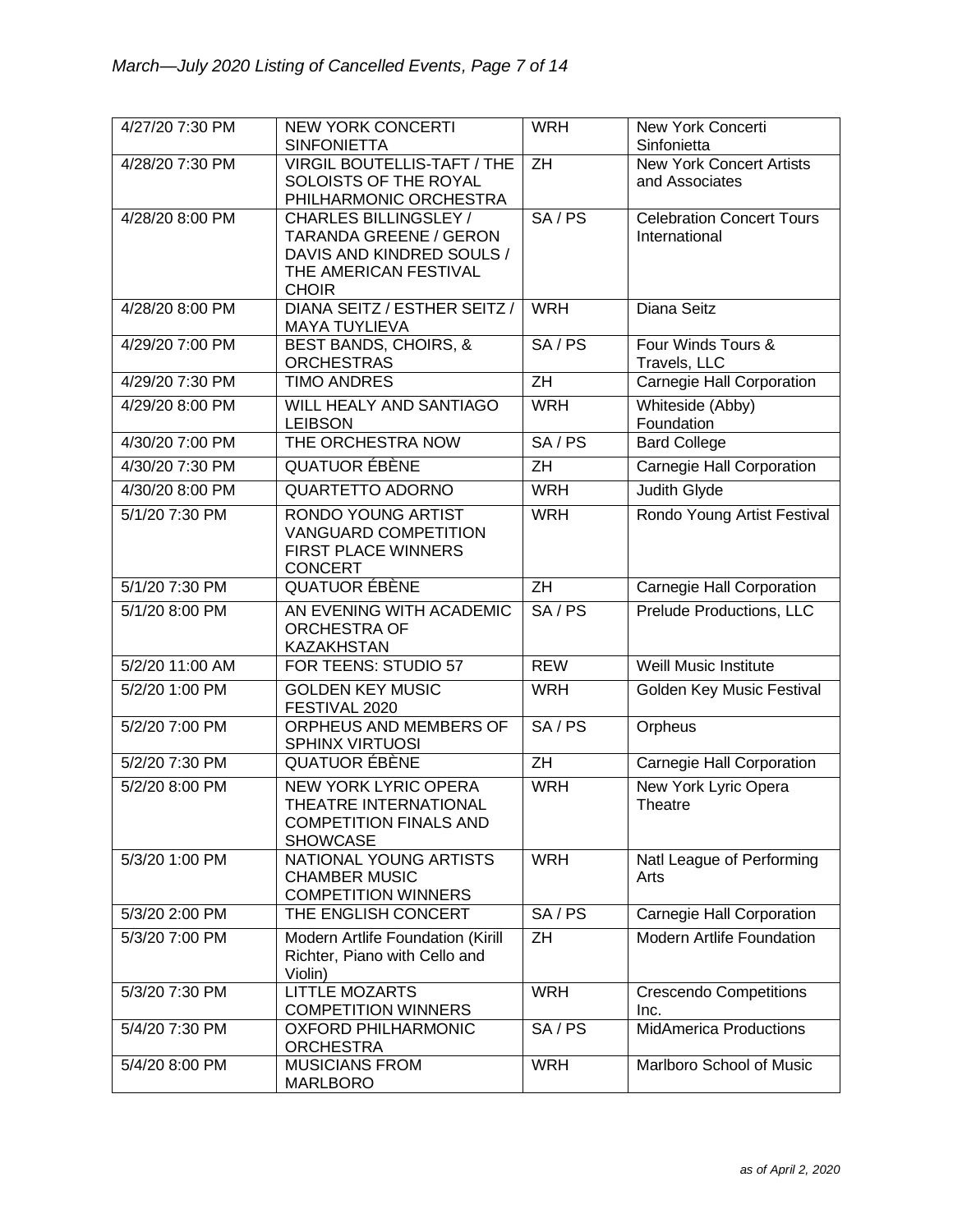| 5/5/20 7:30 PM   | <b>NEW YORK YOUTH</b><br>SYMPHONY CHAMBER MUSIC<br><b>PROGRAM</b>                                 | <b>WRH</b>      | New York Youth Symphony                |
|------------------|---------------------------------------------------------------------------------------------------|-----------------|----------------------------------------|
| 5/5/20 8:00 PM   | <b>IGOR LEVIT</b>                                                                                 | SA/PS           | Carnegie Hall Corporation              |
| 5/6/20 8:00 PM   | ORATORIO SOCIETY OF NEW<br><b>YORK</b>                                                            | SA/PS           | <b>Oratorio Society of New</b><br>York |
| 5/6/20 8:00 PM   | AN EVENING OF CHAMBER<br>MUSIC WITH THE FSU<br><b>COLLEGE OF MUSIC</b><br>FEATURING ELLA ENSEMBLE | <b>WRH</b>      | <b>Florida State University</b>        |
| 5/7/20 8:00 PM   | <b>FESTIVAL CHAMBER MUSIC</b><br><b>CONCERT SERIES</b>                                            | <b>WRH</b>      | <b>Festival Chamber Music</b>          |
| 5/7/20 8:00 PM   | <b>LANG LANG</b>                                                                                  | SA/PS           | Carnegie Hall Corporation              |
| 5/8/20 7:00 PM   | <b>IBLA FOUNDATION WINNERS</b>                                                                    | <b>WRH</b>      | <b>IBLA Foundation</b>                 |
| 5/8/20 8:00 PM   | THE CECILIA CHORUS OF<br><b>NEW YORK WITH</b><br><b>ORCHESTRA</b>                                 | SA/PS           | The Cecilia Chorus of New<br>York      |
| 5/9/20 11:00 AM  | FOR TEENS: STUDIO 57                                                                              | <b>REW</b>      | <b>Weill Music Institute</b>           |
| 5/9/20 12:00 PM  | MUSICAL EXPLORERS FAMILY                                                                          | ZH              | Weill Music Institute                  |
| 5/9/20 1:00 PM   | <b>MSW STUDENT RECITAL</b>                                                                        | <b>WRH</b>      | Music Studio of<br>Westchester         |
| 5/9/20 3:00 PM   | MUSICAL EXPLORERS FAMILY                                                                          | $\overline{ZH}$ | Weill Music Institute                  |
| 5/9/20 7:30 PM   | <b>GOLDEN KEY MUSIC</b><br>FESTIVAL 2020                                                          | <b>WRH</b>      | Golden Key Music Festival              |
| 5/9/20 8:00 PM   | <b>BUIKA</b>                                                                                      | SA/PS           | <b>Carnegie Hall Corporation</b>       |
| 5/10/20 1:00 PM  | <b>GOLDEN KEY MUSIC</b><br>FESTIVAL 2020                                                          | <b>WRH</b>      | Golden Key Music Festival              |
| 5/10/20 7:30 PM  | <b>AMERICAN PROTEGE</b><br><b>WINNERS RECITAL</b>                                                 | <b>WRH</b>      | American Protégé, Inc.                 |
| 5/11/20 8:00 PM  | <b>AUGUST BOEHM</b>                                                                               | <b>WRH</b>      | August Boehm                           |
| 5/12/20 7:30 PM  | <b>ULYSSES QUARTET</b>                                                                            | <b>WRH</b>      | <b>Juilliard School</b>                |
| 5/13/20 8:00 PM  | YE YOUNG LEE                                                                                      | <b>WRH</b>      | <b>JH ART CORPORATION</b>              |
| 5/14/20 7:30 PM  | <b>BENJAMIN APPL / JAMES</b><br><b>BAILLIEU</b>                                                   | <b>WRH</b>      | Carnegie Hall Corporation              |
| 5/14/20 8:00 PM  | <b>EMANUEL AX</b>                                                                                 | SA/PS           | Carnegie Hall Corporation              |
| 5/15/20 8:00 PM  | <b>HORACIO LAVANDERA</b>                                                                          | <b>WRH</b>      | Horacio Lavandera                      |
| 5/15/20 8:00 PM  | THE MET ORCHESTRA                                                                                 | SA/PS           | Carnegie Hall Corporation              |
| 5/16/20 11:00 AM | FOR TEENS: STUDIO 57                                                                              | <b>REW</b>      | Weill Music Institute                  |
| 5/16/20 1:00 PM  | IMS MEMBERS AND FRIENDS                                                                           | <b>WRH</b>      | Ichimura Music School                  |
| 5/16/20 3:00 PM  | MONTCLAIR KIMBERLEY<br><b>ACADEMY ANNUAL STRINGS</b><br><b>CONCERT</b>                            | ZH              | Montclair Kimberley<br>Academy         |
| 5/16/20 7:30 PM  | <b>GOLDEN KEY MUSIC</b><br>FESTIVAL 2020                                                          | <b>WRH</b>      | Golden Key Music Festival              |
| 5/16/20 8:00 PM  | <b>FAIRFIELD COUNTY</b><br><b>CHILDREN'S CHOIR</b>                                                | SA/PS           | Fairfield County Children's<br>Choir   |
| 5/17/20 1:30 PM  | ALEXANDER & BUONO<br><b>INTERNATIONAL STRING</b><br><b>COMPETITION WINNERS'</b><br><b>RECITAL</b> | <b>WRH</b>      | Alexander & Buono<br>International     |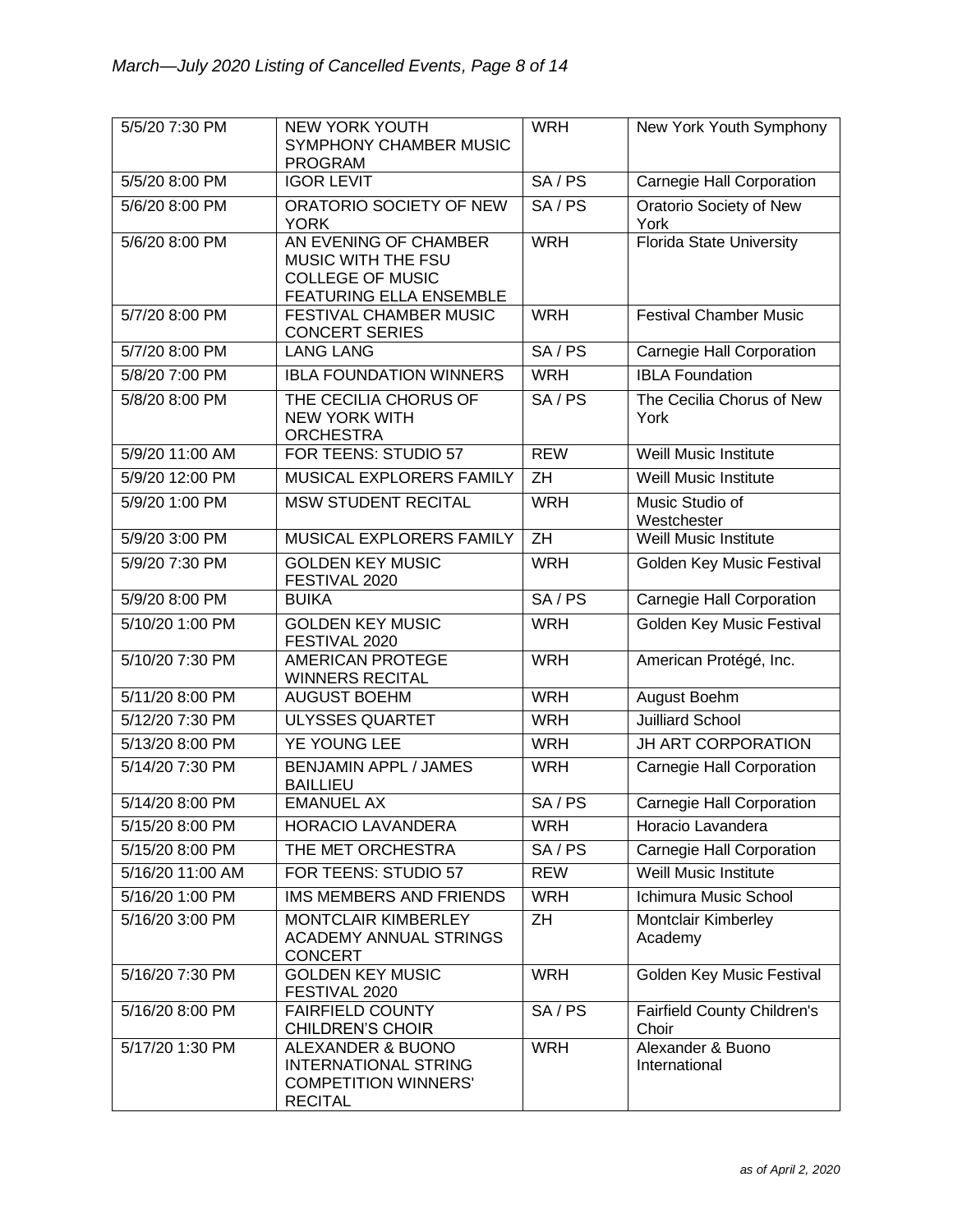| 5/17/20 2:00 PM  | <b>MAURIZIO POLLINI</b>                                                                                              | SA/PS           | Carnegie Hall Corporation                                               |
|------------------|----------------------------------------------------------------------------------------------------------------------|-----------------|-------------------------------------------------------------------------|
| 5/17/20 3:00 PM  | THE GERDA LISSNER<br><b>FOUNDATION</b><br><b>INTERNATIONAL VOCAL</b><br><b>COMPETITION WINNERS</b><br><b>CONCERT</b> | ZH              | <b>Gerda Lissner Foundation</b>                                         |
| 5/17/20 6:30 PM  | <b>BRADSHAW &amp; BUONO</b><br><b>INTERNATIONAL PIANO</b><br><b>COMPETITION WINNERS'</b><br><b>RECITAL</b>           | <b>WRH</b>      | Alexander & Buono<br>International                                      |
| 5/18/20 8:00 PM  | YOKO MARIA                                                                                                           | <b>WRH</b>      | Legato Arts                                                             |
| 5/19/20 7:00 PM  | YOUNG CONCERT ARTISTS<br><b>GALA CONCERT</b>                                                                         | $\overline{ZH}$ | Young Concert Artists                                                   |
| 5/19/20 7:30 PM  | MUSICAL TREASURES FROM<br><b>BULGARIA</b>                                                                            | <b>WRH</b>      | St. Cyril & St. Methodius Intl<br>Found                                 |
| 5/20/20 8:00 PM  | DUOS / YOON SUN CHOI AND<br>JACOB SACKS / RANDALL<br>DESPOMMIER AND JASON<br><b>YEAGER</b>                           | <b>WRH</b>      | Whiteside (Abby)<br>Foundation                                          |
| 5/21/20 7:00 PM  | <b>CHAMBER MUSIC BY YOUNG</b><br><b>ARTISTS</b>                                                                      | <b>WRH</b>      | Olivia Lu                                                               |
| 5/21/20 7:30 PM  | <b>FORGOTTEN VOICES</b>                                                                                              | $\overline{ZH}$ | Music Kitchen-Food for the<br>Soul in association with<br>Carnegie Hall |
| 5/21/20 8:00 PM  | KHATIA BUNIATISHVILI                                                                                                 | SA/PS           | <b>AVETIS Association</b>                                               |
| 5/22/20 7:00 PM  | CAI GALA CONCERT                                                                                                     | <b>WRH</b>      | <b>Concert Artists International</b>                                    |
| 5/22/20 8:00 PM  | ARKANSAS TECH UNIVERSITY<br><b>WIND ENSEMBLE AND</b><br>CHOIR / THE FILLMORE WIND<br><b>BAND</b>                     | SA/PS           | <b>Texas Music Festivals</b><br>Enterprise                              |
| 5/23/20 1:00 PM  | AFAF WINNERS CONCERT                                                                                                 | <b>WRH</b>      | American Fine Arts Festival                                             |
| 5/23/20 1:00 PM  | <b>NEW ENGLAND SYMPHONIC</b><br><b>ENSEMBLE</b>                                                                      | SA/PS           | <b>MidAmerica Productions</b>                                           |
| 5/23/20 7:30 PM  | <b>AMERICAN PROTEGE</b><br><b>WINNERS RECITAL</b>                                                                    | <b>WRH</b>      | American Protégé, Inc.                                                  |
| 5/23/20 8:00 PM  | NEW ENGLAND SYMPHONIC<br><b>ENSEMBLE</b>                                                                             | SA/PS           | MidAmerica Productions                                                  |
| 5/24/20 1:00 PM  | PIANO TEACHERS SOCIETY<br>ANNUAL SPRING PIANO<br><b>FESTIVAL</b>                                                     | <b>WRH</b>      | <b>Gustave Ferri</b>                                                    |
| 5/24/20 2:00 PM  | <b>NEW YORK YOUTH</b><br><b>SYMPHONY</b>                                                                             | SA/PS           | New York Youth Symphony                                                 |
| 5/24/20 6:00 PM  | PIANO TEACHERS SOCIETY<br>ANNUAL SPRING PIANO<br><b>FESTIVAL</b>                                                     | <b>WRH</b>      | <b>Gustave Ferri</b>                                                    |
| 5/24/20 8:30 PM  | DISTINGUISHED CONCERTS<br>SINGERS INTERNATIONAL                                                                      | SA/PS           | <b>Distinguished Concerts</b><br><b>International New York</b>          |
| 5/25/20 11:30 AM | <b>AMERICAN PROTEGE</b><br><b>WINNERS RECITAL</b>                                                                    | <b>WRH</b>      | American Protégé, Inc.                                                  |
| 5/25/20 3:30 PM  | <b>AMERICAN PROTEGE</b><br><b>WINNERS RECITAL</b>                                                                    | <b>WRH</b>      | American Protégé, Inc.                                                  |
| 5/25/20 7:30 PM  | <b>AMERICAN PROTEGE</b><br><b>WINNERS RECITAL</b>                                                                    | <b>WRH</b>      | American Protégé, Inc.                                                  |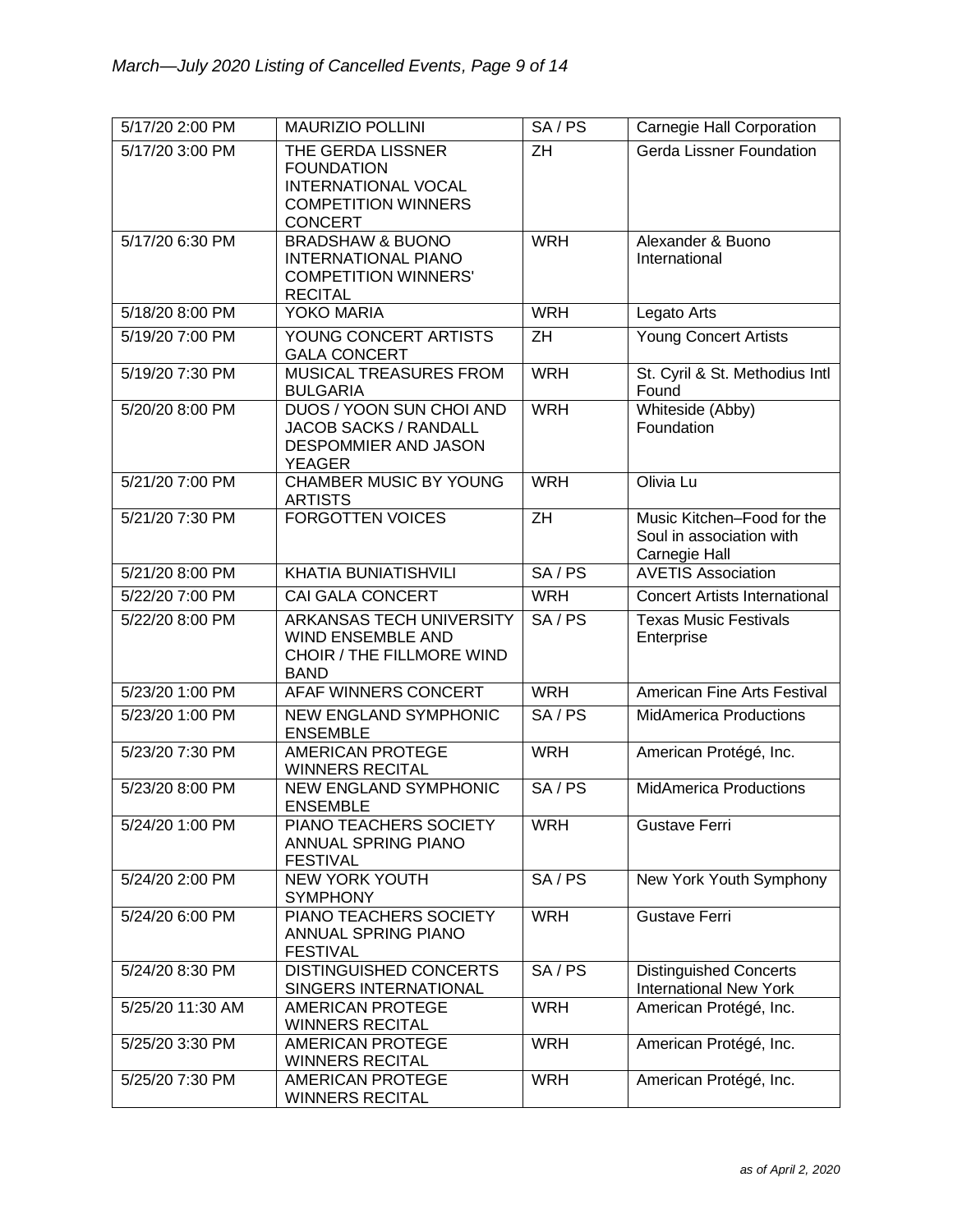| 5/25/20 8:00 PM  | NEW ENGLAND SYMPHONIC<br><b>ENSEMBLE</b>                                                                                      | SA/PS      | <b>MidAmerica Productions</b>               |
|------------------|-------------------------------------------------------------------------------------------------------------------------------|------------|---------------------------------------------|
| 5/26/20 8:00 PM  | ELMIRA DARVAROVA /<br>HOWARD WALL / THOMAS<br><b>WEAVER</b>                                                                   | <b>WRH</b> | New York Chamber Music<br>Festival          |
| 5/26/20 8:00 PM  | <b>JOYCE DIDONATO: MY</b><br><b>FAVORITE THINGS</b>                                                                           | SA/PS      | <b>Carnegie Hall Corporation</b>            |
| 5/27/20 7:30 PM  | IL POMO D'ORO                                                                                                                 | <b>WRH</b> | <b>Carnegie Hall Corporation</b>            |
| 5/27/20 8:00 PM  | <b>EVGENY KISSIN</b>                                                                                                          | SA/PS      | Carnegie Hall Corporation                   |
| 5/28/20 5:00 PM  | LUKÁŠ SOMMER                                                                                                                  | <b>WRH</b> | Lukáš Sommer                                |
| 5/29/20 8:00 PM  | ELIZABETH SULLIVAN: IF NOT<br>NOW, WHEN?                                                                                      | <b>WRH</b> | <b>KT Sullivan</b>                          |
| 5/29/20 8:00 PM  | <b>RAVI SHANKAR CENTENARY</b><br><b>CELEBRATION FEATURING</b><br>ANOUSHKA SHANKAR AND<br>SPECIAL GUEST PHILIP<br><b>GLASS</b> | SA/PS      | <b>Absolutely Live</b><br>Entertainment     |
| 5/30/20 11:00 AM | FOR TEENS: STUDIO 57 WITH<br><b>ADAM O'FARRILL</b>                                                                            | <b>REW</b> | Weill Music Institute                       |
| 5/30/20 11:30 AM | <b>LITTLE MOZARTS</b><br><b>COMPETITION WINNERS</b>                                                                           | <b>WRH</b> | <b>Crescendo Competitions</b><br>Inc.       |
| 5/30/20 1:00 PM  | <b>NEW ENGLAND SYMPHONIC</b><br><b>ENSEMBLE</b>                                                                               | SA/PS      | <b>MidAmerica Productions</b>               |
| 5/30/20 3:30 PM  | <b>LITTLE MOZARTS</b><br><b>COMPETITION WINNERS</b>                                                                           | <b>WRH</b> | <b>Crescendo Competitions</b><br>Inc.       |
| 5/30/20 7:30 PM  | <b>LITTLE MOZARTS</b><br><b>COMPETITION WINNERS</b>                                                                           | <b>WRH</b> | <b>Crescendo Competitions</b><br>Inc.       |
| 5/30/20 8:00 PM  | <b>NEW ENGLAND SYMPHONIC</b><br><b>ENSEMBLE</b>                                                                               | SA/PS      | <b>MidAmerica Productions</b>               |
| 5/31/20 11:30 AM | <b>LITTLE MOZARTS</b><br><b>COMPETITION WINNERS</b>                                                                           | <b>WRH</b> | <b>Crescendo Competitions</b><br>Inc.       |
| 5/31/20 12:30 PM | THE METROPOLITAN YOUTH<br>ORCHESTRA OF NEW YORK<br>CHORAL AND ORCHESTRAL<br><b>PROGRAMS</b>                                   | SA/PS      | Metropolitan Youth<br>Orchestra of New York |
| 5/31/20 3:30 PM  | <b>LITTLE MOZARTS</b><br><b>COMPETITION WINNERS</b>                                                                           | <b>WRH</b> | <b>Crescendo Competitions</b><br>Inc.       |
| 5/31/20 7:30 PM  | <b>LITTLE MOZARTS</b><br><b>COMPETITION WINNERS</b>                                                                           | <b>WRH</b> | <b>Crescendo Competitions</b><br>Inc.       |
| 5/31/20 7:30 PM  | THE METROPOLITAN YOUTH<br>ORCHESTRA OF NEW YORK<br>CHORAL AND ORCHESTRAL<br><b>PROGRAMS</b>                                   | SA/PS      | Metropolitan Youth<br>Orchestra of New York |
| 6/1/20 7:00 PM   | I LIKE MEN: CELEBRATING<br>100 YEARS OF MISS PEGGY<br><b>LEE</b>                                                              | <b>WRH</b> | Mercer (Mabel) Foundation                   |
| 6/1/20 8:00 PM   | ATLANTA YOUTH WIND<br><b>SYMPHONY</b>                                                                                         | SA/PS      | Atlanta Youth Wind<br>Symphony              |
| 6/2/20 6:00 PM   | <b>MAKE A JOYFUL NOIZE</b>                                                                                                    | ZH         | Weill Music Institute                       |
| 6/2/20 7:30 PM   | <b>MIN KWON AND FRIENDS</b>                                                                                                   | <b>WRH</b> | <b>CME Center for Musical</b><br>Excellence |
| 6/3/20 6:30 PM   | THE STAGE OF LEGENDS                                                                                                          | SA/PS      | Carnegie Hall Corporation                   |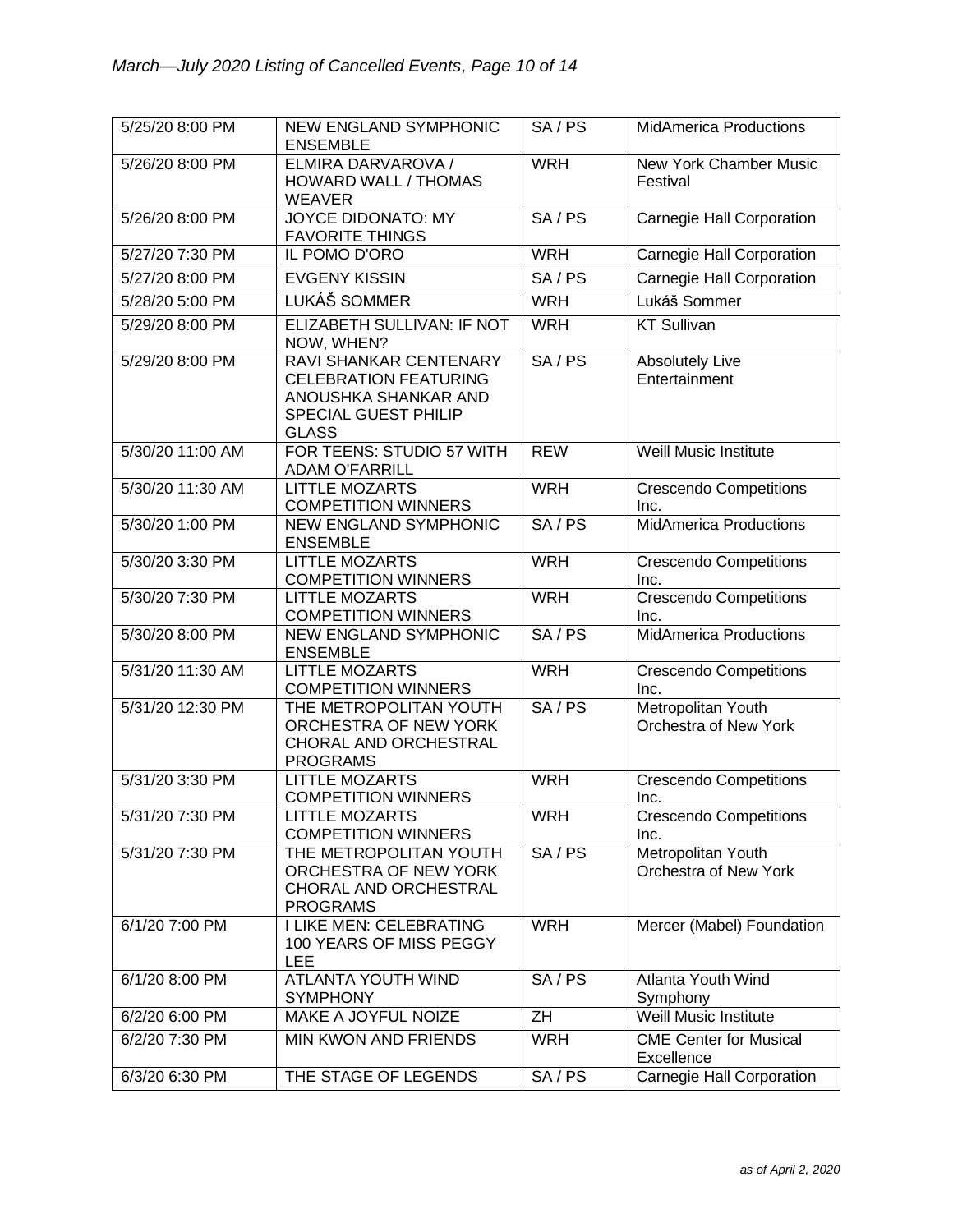| 6/3/20 8:00 PM  | <b>CSP ORCHESTRA</b>                                                                                                                       | <b>WRH</b> | <b>Classical Saxophone</b><br>Project                          |
|-----------------|--------------------------------------------------------------------------------------------------------------------------------------------|------------|----------------------------------------------------------------|
| 6/4/20 6:00 PM  | 2020 SCHOLASTIC ART &<br><b>WRITING AWARDS NATIONAL</b><br><b>CEREMONY</b>                                                                 | SA/PS      | Alliance for Young Artists &<br><b>Writers</b>                 |
| 6/4/20 7:30 PM  | <b>JONATHAN PLOWRIGHT</b>                                                                                                                  | <b>WRH</b> | <b>Key Pianists</b>                                            |
| 6/5/20 7:30 PM  | <b>CHAMBER ORCHESTRA OF</b><br><b>NEW YORK</b>                                                                                             | <b>WRH</b> | Chamber Orchestra of New<br>York                               |
| 6/5/20 8:00 PM  | <b>RICHARD LIN</b>                                                                                                                         | SA/PS      | <b>International Violin</b><br>Competition of Indianapolis     |
| 6/6/20 11:00 AM | FOR TEENS: STUDIO 57                                                                                                                       | <b>REW</b> | <b>Weill Music Institute</b>                                   |
| 6/6/20 11:30 AM | <b>LITTLE MOZARTS</b><br><b>COMPETITION WINNERS</b>                                                                                        | <b>WRH</b> | <b>Crescendo Competitions</b><br>Inc.                          |
| 6/6/20 3:30 PM  | <b>LITTLE MOZARTS</b><br><b>COMPETITION WINNERS</b>                                                                                        | <b>WRH</b> | <b>Crescendo Competitions</b><br>Inc.                          |
| 6/6/20 7:00 PM  | <b>ORPHEUS CHAMBER</b><br><b>ORCHESTRA</b>                                                                                                 | SA/PS      | Orpheus                                                        |
| 6/6/20 7:30 PM  | <b>LITTLE MOZARTS</b><br><b>COMPETITION WINNERS</b>                                                                                        | <b>WRH</b> | <b>Crescendo Competitions</b><br>Inc.                          |
| 6/6/20 7:30 PM  | THE EYES OF THE WORLD:<br>FROM D-DAY TO VE DAY                                                                                             | ZH         | <b>Carnegie Hall Corporation</b>                               |
| 6/7/20 11:30 AM | <b>AMERICAN PROTEGE</b><br><b>WINNERS RECITAL</b>                                                                                          | <b>WRH</b> | American Protégé, Inc.                                         |
| 6/7/20 2:00 PM  | <b>INTERNATIONAL CULINARY</b><br><b>CENTER COMMENCEMENT</b><br><b>CEREMONY</b>                                                             | SA/PS      | <b>International Culinary</b><br>Center, LLC                   |
| 6/7/20 3:30 PM  | <b>AMERICAN PROTEGE</b><br><b>WINNERS RECITAL</b>                                                                                          | <b>WRH</b> | American Protégé, Inc.                                         |
| 6/7/20 7:30 PM  | <b>AMERICAN PROTEGE</b><br><b>WINNERS RECITAL</b>                                                                                          | <b>WRH</b> | American Protégé, Inc.                                         |
| 6/7/20 8:30 PM  | THE MUSIC OF HOWARD<br><b>GOODALL</b>                                                                                                      | SA/PS      | <b>Distinguished Concerts</b><br><b>International New York</b> |
| 6/8/20 9:00 AM  | <b>SYMPHONIC SERIES FOR</b><br><b>BANDS &amp; ORCHESTRAS</b>                                                                               | SA/PS      | <b>Manhattan Concert</b><br>Productions                        |
| 6/8/20 1:00 PM  | NATIONAL CHORAL FESTIVAL                                                                                                                   | SA/PS      | <b>Manhattan Concert</b><br>Productions                        |
| 6/8/20 8:00 PM  | <b>MASTERWORK FESTIVAL</b><br><b>CHORUS / NATIONAL</b><br><b>FESTIVAL CHORUS /</b><br><b>NATIONAL CHILDREN'S</b><br><b>FESTIVAL CHORUS</b> | SA/PS      | <b>Manhattan Concert</b><br>Productions                        |
| 6/8/20 8:00 PM  | LINDA IKO SUZUKI                                                                                                                           | <b>WRH</b> | Andrew Morgan                                                  |
| 6/9/20 7:00 PM  | <b>STAMFORD MUSIC &amp; ARTS</b><br><b>ACADEMY STUDENT RECITAL</b>                                                                         | <b>WRH</b> | <b>Stamford Music &amp; Arts</b><br>Academy                    |
| 6/9/20 7:00 PM  | THE EYES OF THE WORLD:<br>FROM D-DAY TO VE DAY                                                                                             | ZH         | <b>Carnegie Hall Corporation</b>                               |
| 6/9/20 8:00 PM  | 2020 NEW YORK "SOUNDS OF<br>SUMMER" FESTIVAL                                                                                               | SA/PS      | <b>World Projects Corporation</b>                              |
| 6/10/20 7:00 PM | <b>MEET THE ARTIST: YANNICK</b><br>NÉZET-SÉGUIN                                                                                            | ZH         | Carnegie Hall Corporation                                      |
| 6/10/20 7:30 PM | 2020 PRIMA VOLTA MUSIC<br><b>COMPETITION</b>                                                                                               | <b>WRH</b> | Camerata New Jersey                                            |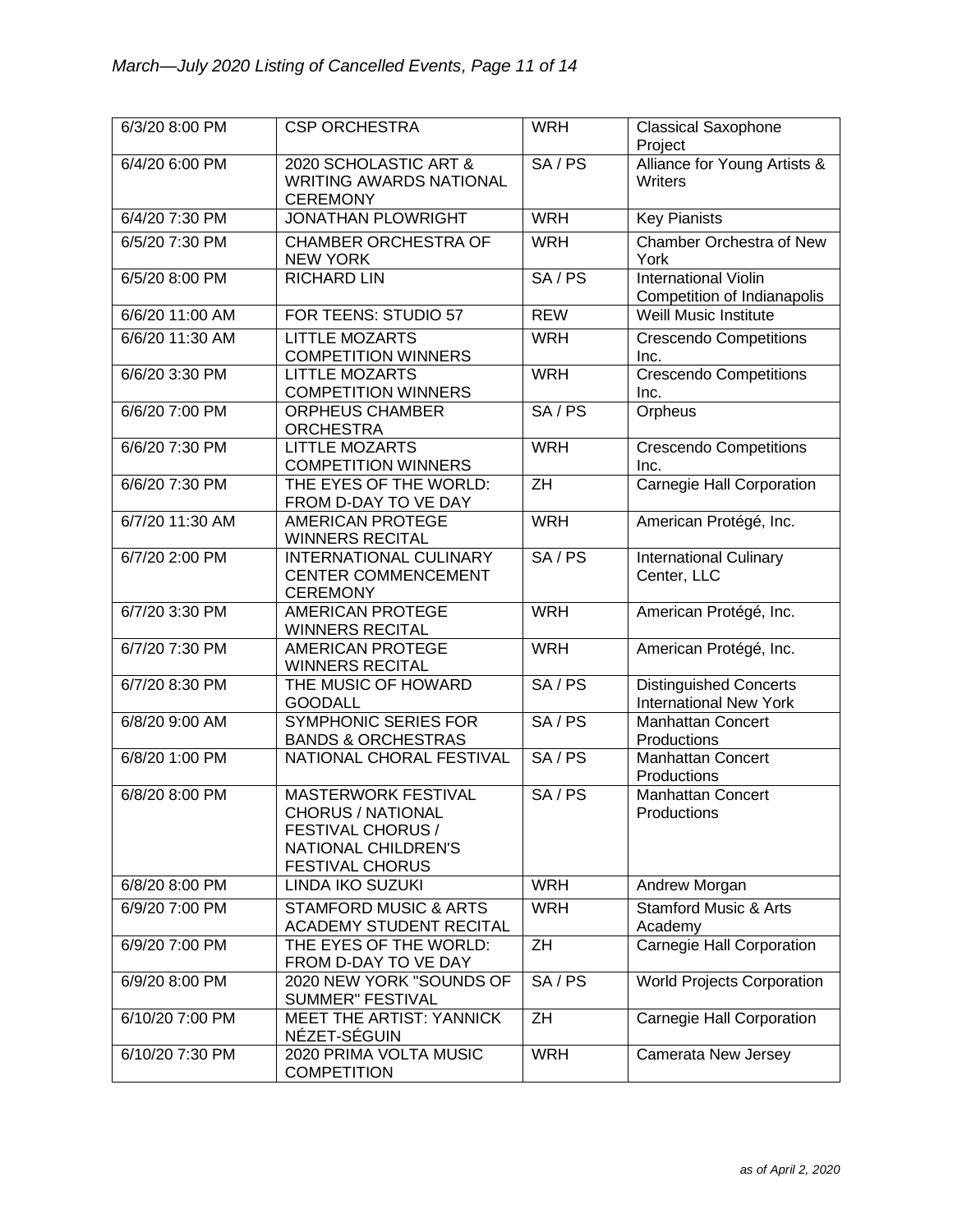| 6/11/20 7:00 PM  | ORCHESTRA OF ST. LUKE'S                                                                                                                    | ZΗ         | Orchestra of St. Luke's in<br>association with Carnegie<br>Hall  |
|------------------|--------------------------------------------------------------------------------------------------------------------------------------------|------------|------------------------------------------------------------------|
| 6/11/20 7:30 PM  | <b>GLOBAL ARTISTS DEBUT</b><br><b>CONCERT</b>                                                                                              | <b>WRH</b> | Valentina Ziganshina                                             |
| 6/12/20 7:00 PM  | <b>LINDEBLAD SCHOOL OF</b><br>MUSIC STUDENT SHOWCASE<br><b>RECITAL</b>                                                                     | <b>WRH</b> | <b>Lindeblad School of Music</b>                                 |
| 6/12/20 8:00 PM  | THE MET ORCHESTRA                                                                                                                          | SA/PS      | Carnegie Hall Corporation                                        |
| 6/13/20 11:00 AM | FOR TEENS: STUDIO 57 LIVE                                                                                                                  | <b>REW</b> | <b>Weill Music Institute</b>                                     |
| 6/13/20 1:00 PM  | <b>WINNERS RECITAL OF THE</b><br>2020 YPCNJ SOLO & YOUNG<br><b>ARTISTS DIVISIONS</b>                                                       | <b>WRH</b> | Young Pianist Competition<br>of New Jersey                       |
| 6/13/20 7:30 PM  | AFAF WINNERS CONCERT                                                                                                                       | <b>WRH</b> | American Fine Arts Festival                                      |
| 6/13/20 8:00 PM  | NATIONAL CONCERT<br><b>CHORUS / NATIONAL</b><br><b>CONCERT YOUTH CHORUS</b>                                                                | SA/PS      | <b>National Concerts</b>                                         |
| 6/14/20 1:00 PM  | WINNERS OF THE<br><b>INTERNATIONAL YOUNG</b><br><b>GIFTED MUSICIANS FESTIVAL</b><br>"THE PASSION OF MUSIC<br>2020"                         | <b>WRH</b> | American Assoc. for<br>Development of the Gifted<br>and Talented |
| 6/14/20 2:00 PM  | <b>AMERICAN PROTEGE</b><br>SUMMER GALA CONCERT                                                                                             | SA/PS      | American Protégé, Inc.                                           |
| 6/14/20 7:30 PM  | <b>AMERICAN PROTEGE</b><br><b>WINNERS RECITAL</b>                                                                                          | <b>WRH</b> | American Protégé, Inc.                                           |
| 6/14/20 8:30 PM  | <b>MASTERWORK FESTIVAL</b><br><b>CHORUS / NATIONAL</b><br><b>FESTIVAL CHORUS /</b><br><b>NATIONAL CHILDREN'S</b><br><b>FESTIVAL CHORUS</b> | SA/PS      | <b>Manhattan Concert</b><br>Productions                          |
| 6/15/20 1:00 PM  | <b>NEW ENGLAND SYMPHONIC</b><br><b>ENSEMBLE</b>                                                                                            | SA/PS      | <b>MidAmerica Productions</b>                                    |
| 6/15/20 7:30 PM  | 2020 PRIMA VOLTA MUSIC<br><b>COMPETITION</b>                                                                                               | <b>WRH</b> | Camerata New Jersey                                              |
| 6/15/20 8:00 PM  | <b>NEW ENGLAND SYMPHONIC</b><br><b>ENSEMBLE</b>                                                                                            | SA/PS      | <b>MidAmerica Productions</b>                                    |
| 6/16/20 8:00 PM  | <b>AVERY GAGLIANO</b>                                                                                                                      | <b>WRH</b> | Chopin Foundation of the<br>US                                   |
| 6/16/20 8:00 PM  | THE MET ORCHESTRA                                                                                                                          | SA/PS      | <b>Carnegie Hall Corporation</b>                                 |
| 6/17/20 7:30 PM  | <b>VIENNESE MASTERS</b><br><b>INVITATIONAL ORCHESTRA</b><br><b>FESTIVAL</b>                                                                | SA/PS      | <b>Music Celebrations</b><br>International                       |
| 6/17/20 8:00 PM  | <b>JOHN KAMITSUKA</b>                                                                                                                      | <b>WRH</b> | Whiteside (Abby)<br>Foundation                                   |
| 6/18/20 7:00 PM  | ORCHESTRA OF ST. LUKE'S                                                                                                                    | ZH         | Orchestra of St. Luke's in<br>association with Carnegie<br>Hall  |
| 6/18/20 7:00 PM  | CHAMBER MUSIC CENTER OF<br><b>NEW YORK CONCERT</b>                                                                                         | <b>WRH</b> | The Chamber Music Center<br>of New York                          |
| 6/19/20 7:00 PM  | LINDEBLAD SCHOOL OF<br>MUSIC STUDENT SHOWCASE<br><b>RECITAL</b>                                                                            | <b>WRH</b> | Lindeblad School of Music                                        |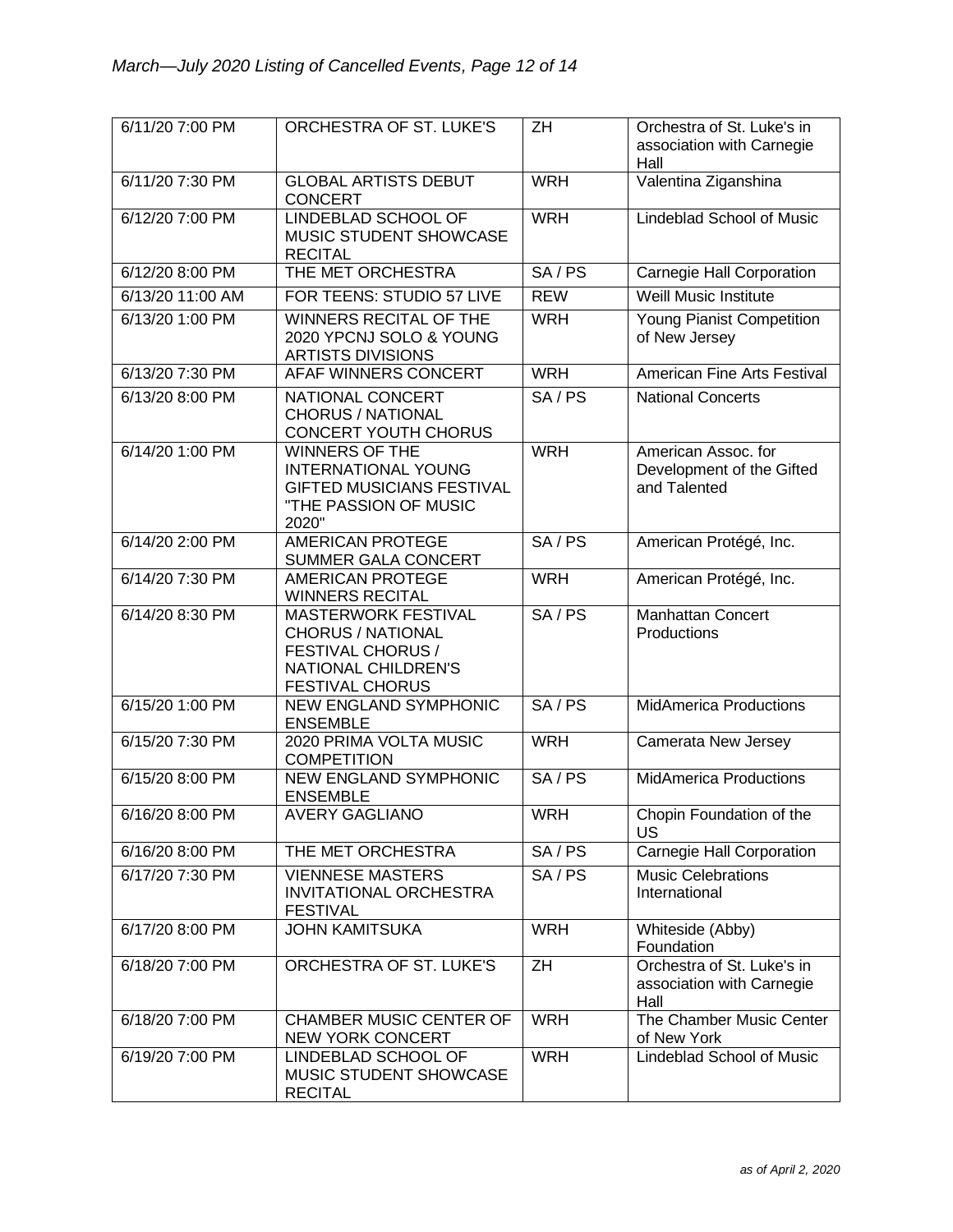| 6/19/20 8:00 PM  | <b>VIENNA PHILHARMONIC</b><br><b>ORCHESTRA</b>              | SA/PS      | Carnegie Hall Corporation                                       |
|------------------|-------------------------------------------------------------|------------|-----------------------------------------------------------------|
| 6/20/20 11:30 AM | <b>AMERICAN PROTEGE</b><br><b>WINNERS RECITAL</b>           | <b>WRH</b> | American Protégé, Inc.                                          |
| 6/20/20 3:30 PM  | <b>AMERICAN PROTEGE</b><br><b>WINNERS RECITAL</b>           | <b>WRH</b> | American Protégé, Inc.                                          |
| 6/20/20 7:30 PM  | <b>AMERICAN PROTEGE</b><br><b>WINNERS RECITAL</b>           | <b>WRH</b> | American Protégé, Inc.                                          |
| 6/20/20 8:00 PM  | <b>VIENNA PHILHARMONIC</b><br><b>ORCHESTRA</b>              | SA/PS      | <b>Carnegie Hall Corporation</b>                                |
| 6/21/20 1:00 PM  | THE TZU CHI YOUTH<br>ORCHESTRA OF LONG<br><b>ISLAND</b>     | <b>WRH</b> | <b>Tzu Chi Foundation</b>                                       |
| 6/21/20 2:00 PM  | <b>VIENNA PHILHARMONIC</b><br><b>ORCHESTRA</b>              | SA/PS      | <b>Carnegie Hall Corporation</b>                                |
| 6/21/20 7:30 PM  | <b>AMERICAN PROTEGE</b><br><b>WINNERS RECITAL</b>           | <b>WRH</b> | American Protégé, Inc.                                          |
| 6/22/20 7:00 PM  | <b>NEW ENGLAND SYMPHONIC</b><br><b>ENSEMBLE</b>             | SA/PS      | <b>MidAmerica Productions</b>                                   |
| 6/22/20 8:00 PM  | <b>NEW YORK RISING STARS</b><br>2020                        | <b>WRH</b> | Oneness                                                         |
| 6/24/20 7:30 PM  | <b>FILAM MUSIC FOUNDATION</b><br>AND FRIENDS CONCERT        | <b>WRH</b> | <b>FilAm Music Foundation</b><br><b>NFP</b>                     |
| 6/25/20 7:00 PM  | <b>ORCHESTRA OF ST. LUKE'S</b>                              | ZH         | Orchestra of St. Luke's in<br>association with Carnegie<br>Hall |
| 6/25/20 7:30 PM  | WAIT WAITDON'T TELL ME!<br>THE NPR NEWS QUIZ LIVE           | SA/PS      | New York Public Radio                                           |
| 6/25/20 8:00 PM  | <b>NEW YORK LYRIC OPERA</b><br><b>THEATRE</b>               | <b>WRH</b> | New York Lyric Opera<br>Theatre                                 |
| 6/26/20 7:00 PM  | <b>NEW YORK CHILDREN'S</b><br><b>CHOIR FOR CHRIST</b>       | <b>WRH</b> | Olivia Lu                                                       |
| 6/26/20 7:30 PM  | WAIT WAITDON'T TELL ME!<br>THE NPR NEWS QUIZ LIVE           | SA/PS      | New York Public Radio                                           |
| 6/27/20 11:30 AM | <b>AMERICAN PROTEGE</b><br><b>WINNERS RECITAL</b>           | <b>WRH</b> | American Protégé, Inc.                                          |
| 6/27/20 3:30 PM  | <b>AMERICAN PROTEGE</b><br><b>WINNERS RECITAL</b>           | <b>WRH</b> | American Protégé, Inc.                                          |
| 6/27/20 7:30 PM  | <b>AMERICAN PROTEGE</b><br><b>WINNERS RECITAL</b>           | <b>WRH</b> | American Protégé, Inc.                                          |
| 6/27/20 8:00 PM  | HARMONIC CONVERGENCE<br><b>CONCERT</b>                      | SA/PS      | Choirs of America                                               |
| 6/28/20 11:30 AM | AFAF WINNERS CONCERT                                        | <b>WRH</b> | American Fine Arts Festival                                     |
| 6/28/20 3:30 PM  | AFAF WINNERS CONCERT                                        | <b>WRH</b> | American Fine Arts Festival                                     |
| 6/28/20 7:30 PM  | AFAF WINNERS CONCERT                                        | <b>WRH</b> | American Fine Arts Festival                                     |
| 6/28/20 8:30 PM  | MIDDLE SCHOOL HONORS<br><b>JUNIOR PERFORMANCE</b>           | SA/PS      | <b>Worldstrides OnStage</b>                                     |
| 6/29/20 8:00 PM  | <b>ALLEGRO MUSIC &amp; DANCE</b><br>ACADEMY STUDENT RECITAL | <b>WRH</b> | Allegro Music & Dance<br>Academy                                |
| 6/30/20 8:00 PM  | SOOJUNG KIM                                                 | <b>WRH</b> | <b>Creative Classical Concert</b><br>Management                 |
| 7/1/20 7:00 PM   | YONGMEI HU                                                  | <b>WRH</b> | Yongmei Hu                                                      |